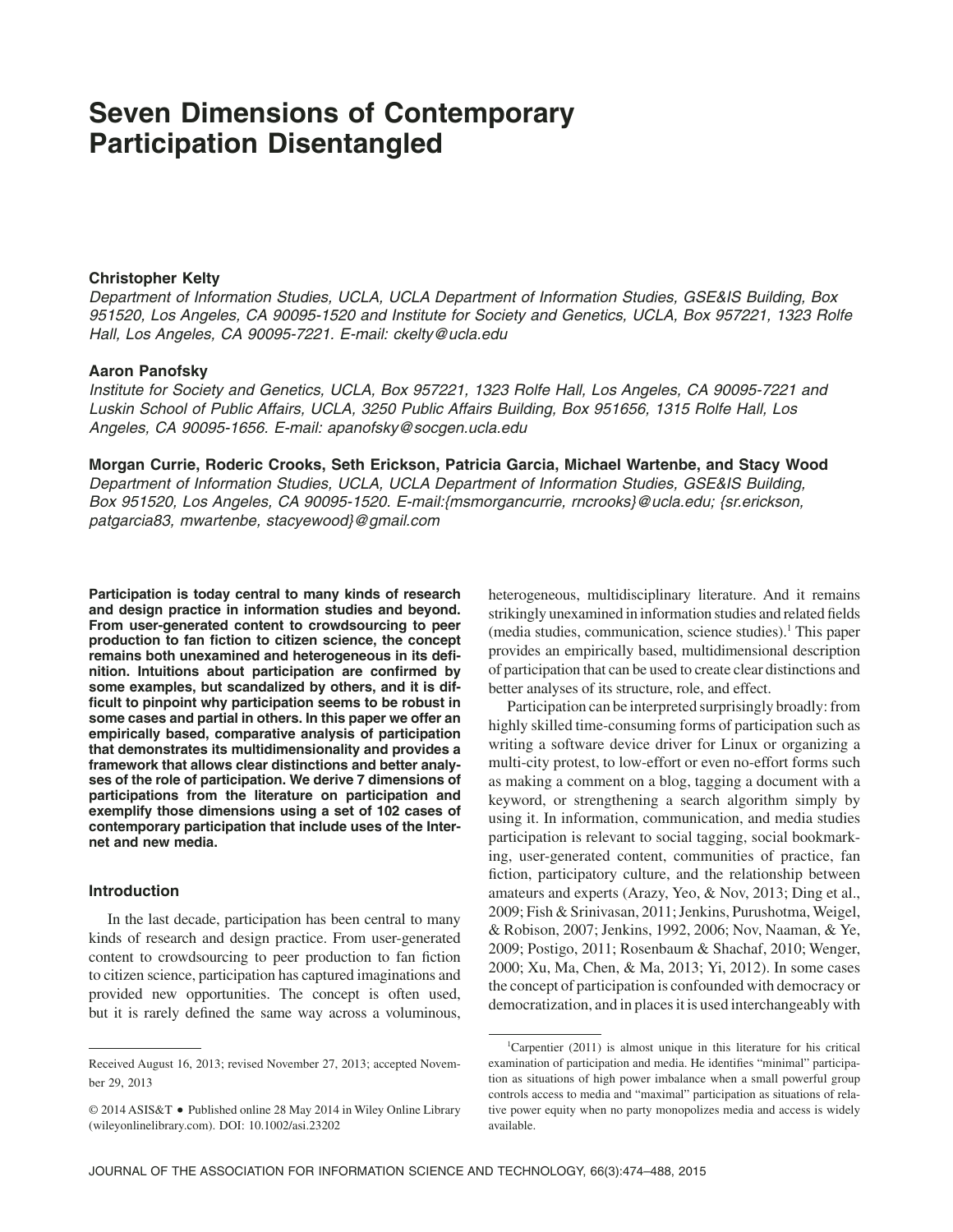cooperation, collaboration, engagement, or access—but rarely is it explicitly singled out with the question: What is it and how does it work?

Participation is also an important value for legitimacy in the current era. It connotes openness and transparency, inclusion and diversity, democracy and voice, equality and deliberation, in addition to more recent ideas of amateur expertise, collective intelligence, or "the wisdom of crowds." Government agencies, corporations, philanthropic organizations, and especially scientific infrastructures must increasingly legitimate themselves by being open to public involvement and by enabling more participation (Cornwall, 2011; Delwiche, 2013; Fung & Wright, 2003; Irwin & Wynne, 1996; Joss & Durant, 1995; Rowe, 2005; Wynne, 1996, 2007). Additionally, participation is not restricted to the political sphere of democratic governance, but extends to nearly all domains of life and work. This has been particularly evident after the advent of the Internet, as evidenced by the wealth of research on user-generated content, free and open source software, crowdsourcing, peer production, or participatory culture (Benkler, 2002, 2011; Delwiche, 2013; Deuze, 2006; Fang, 2009; Fish, Murillo, Nguyen, Panofsky, & Kelty, 2011; Geiger, Seedorf, Schulze, Nickerson, & Schader, 2011; Hippel, 2005; Ke, 2009; Kreiss, Finn, & Turner, 2010; Krishnamurthy, 2006; Lakhani & Wolf, 2005; Lakhani, 2003; Lessig, 2005; OHern & Rindfleisch 2010; Oudshoorn, 2003; Prainsack, 2011; Schäfer, 2011; Viégas, Wattenberg, & McKeon, 2007; Wiggins & Crowston, 2011). Society, it seems, is being transformed anew by participation.

However, we are also routinely scandalized by the fact that participation seems to fail or to produce unwanted effects. Facebook, for instance, is labeled a "participatory" service, but its existence is predicated on the extraction and sale of personal information; Yelp and other rating sites are routinely gamed by fake participants, and Google faces privacy and censorship criticisms for its use of implicit participation (Hoofnagle, 2009; Fuchs, 2010; Kang & McAllister, 2011; Schäfer, 2011). Most of these cases involve massive numbers of participants, but violate our intuitions about what participation is, or what it is supposed to achieve. In some cases it is seen as exacerbating existing forms (or pathologies) of consumerism (Andersson, 2012; Fuchs, 2010; Goldberg, 2010; Petersen, 2008); in others it is seen as a veiled form of surplus value extraction or exploitative labor practices (Lovink, 2007, 2011; Scholz, 2013; Terranova, 2004). In still others, concrete issues of labor relations, unionization, or even addiction have been explored (Brabham, 2012; Felstiner, 2012; Irani, 2012; Schüll, 2012).

The difficulty, we argue, comes from treating participation as one-dimensional. This enables enthusiastic practitioners, academic analysts, and committed critics alike to cherry pick one aspect of participation and substitute it for the whole. Such partial definitions produce confusion at the theoretical and the practical level—and since participation is clearly an important, legitimating, regulatory ideal, it is essential that we produce better frameworks for assessing whether a project, organization, company, or government program that claims to be participatory actually is so, and how. If one hopes to distinguish good from bad participation, or to mount an effective critique of either a particular instance of participation or its incorporation generally, a richer description of how participation works is necessary.

The point of this paper is less to produce a new theory of participation or to argue for revision of previous theories, but rather to synthesize theories addressing participation to demonstrate its multidimensionality and provide a tool for empirically based, comparative analysis that allows clear distinctions and better analyses of its roles. We intend this description to guide work in the broad domains of information studies, communication, and science and technology studies where participation is relevant, in order to make possible clear descriptive and normative claims.

To demonstrate this multidimensionality, we have derived seven distinct aspects of participation using the existing literature on participation, and from our observations and understandings of 102 case studies that have been collected for this project [\(http://birds.recursivepublic](http://birds.recursivepublic.net/) [.net/\)](http://birds.recursivepublic.net/). The seven dimensions that we describe here are (Table 1):

- 1. The educative dividend of participation.
- 2. Access to decision-making and goal setting in addition to task-completion.
- 3. The control or ownership of resources produced by participation.
- 4. Its voluntary character and the capacity for exit.
- 5. The effectiveness of voice.
- 6. The use of metrics for understanding or evaluating participation.
- 7. The collective, affective experience of participation.

Other dimensions do exist in the literature, but they are often specific to a particular domain or practice; we have distilled our list to only those dimensions that can be universally applied irrespective of particular domain or practice. Our case studies, however, exemplify these dimensions with particular cases of participation that are enabled by the Internet and social or mobile media technologies. Put differently, we claim that the technology of new media does not fundamentally change the nature of participation—any kind of participation can be understood as having these core dimensions.

A related issue, often posed as a criticism of participation, concerns the inclusivity or exclusivity of a given case, such as the debates about "digital divides" or concerns about race, gender, class, or other markers of diversity. But there is no obvious correlation with more or less (or better or worse) participation. For instance, some cases (e.g., Facebook) that have maximum gender and racial diversity are less participatory than cases that lack this kind of diversity (e.g., Wikipedia). Furthermore, inclusivity or exclusivity as a feature of access to a given site of participation is rarely distinguished from the mechanisms of equality or hierarchy that are internal to that site. Our contribution here is to study the structure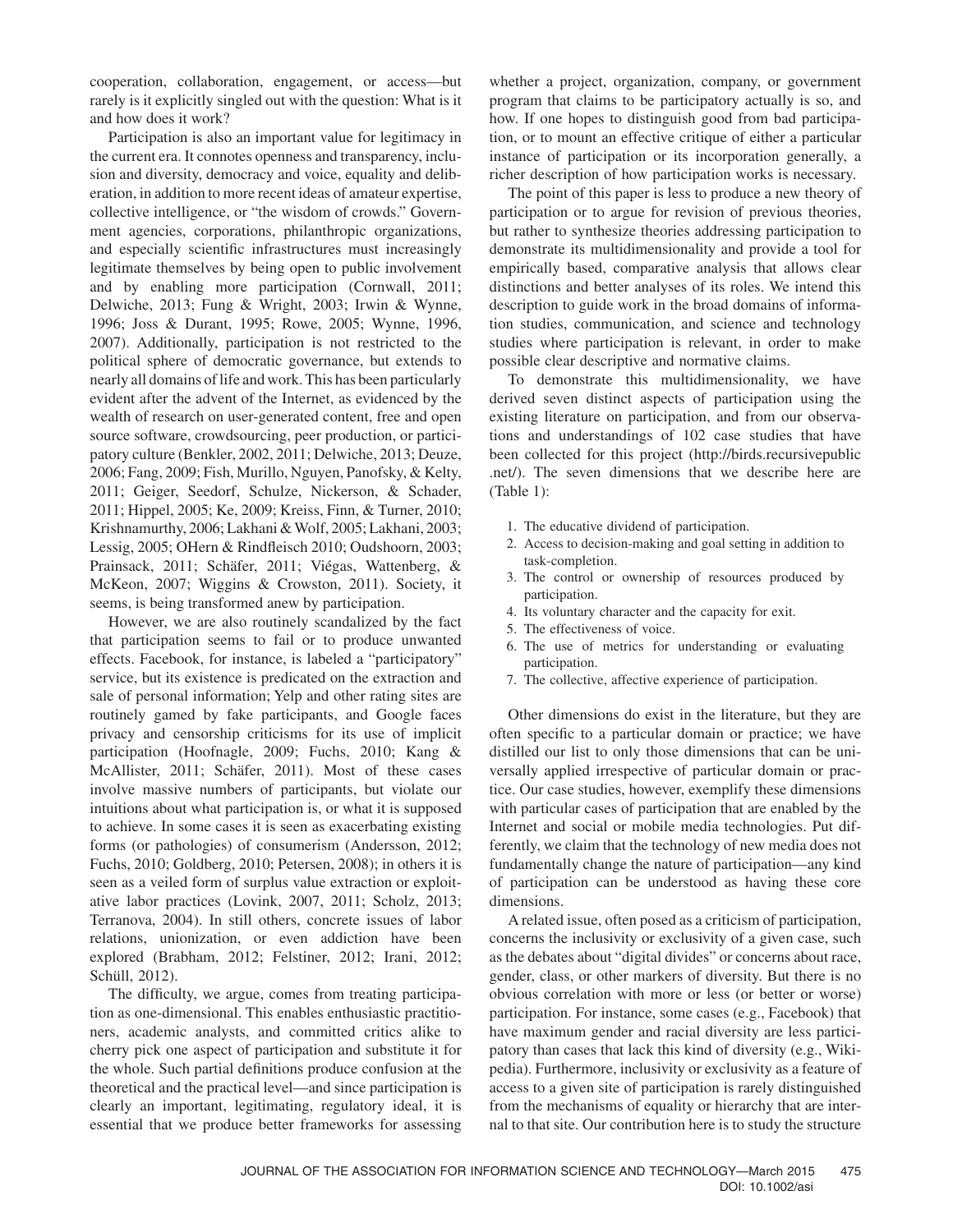|                                            |                                                                                                                                                  | Representative scholarly                                           |                           | Contemporary cases that exemplify<br>the participatory dimension |
|--------------------------------------------|--------------------------------------------------------------------------------------------------------------------------------------------------|--------------------------------------------------------------------|---------------------------|------------------------------------------------------------------|
| Dimensions                                 | Description                                                                                                                                      | literature                                                         | Strong                    | Weak                                                             |
| 1. Educative<br>Dividend                   | Learning something valuable, esp. learning<br>how to participate effectively                                                                     | Pateman 1976                                                       | Zooniverse,<br>23andMe    | Match.com                                                        |
| 2. Goals and<br>Tasks                      | Participants not only undertake tasks but<br>help set goals                                                                                      | Weber 1968; Cooke and<br>Kothari 2001; Dachler and<br>Wilpert 1978 | Linux/Linux<br>Foundation | Pinterest:<br>Current TV                                         |
| 3. Resource<br>Control                     | Participants get to control (own or use)<br>resources, not merely produce them                                                                   | Cole 1944; Marx 1964;<br>Mauss 1990; Montgomery<br>1979            | Second Life;<br>Mukurtu   | Patients Like Me                                                 |
| 4. Exit                                    | Capacity to leave without penalty and with<br>resources                                                                                          | Hirschman 1970                                                     | Global Voices             | Facebook                                                         |
| 5. Voice<br>$(OP \rightarrow FSE)$         | Opportunities to "speak back" in order to<br>influence outcomes                                                                                  | Hirschman 1970; Habermas<br>1992                                   | Wikipedia;<br>Apache      | OKCupid                                                          |
| 6. Visible Metrics                         | Empirical demonstrations of the connection<br>between participation and outcomes                                                                 | Pateman 2012; Marres 2012                                          | Foldit                    | Revision 3                                                       |
| 7. Affective/<br>Communicative<br>Capacity | Collective effervescence and the experience<br>of being part of an audience;<br>communication within OP, affect,<br>affiliation, and sociability | Jenkins 1992; Fiske 2011<br>Durkheim 1915                          | Instagram                 | <b>Bitcoin</b>                                                   |

and function of forms of participation qua participation, rather than the global context of who is participating.

## **Materials and Methods**

To illustrate the seven dimensions of participation described here we rely on an extensive literature review and a set of 102 case studies of contemporary participation. The seven dimensions presented here are derived from this literature, based on extensive reading and research into multiple domains and traditions of work on participation. The cases are used in this paper to exemplify the presence or absence of one or another of the dimensions. We do not derive the dimensions from these cases, but they have played a role in confirming that the choice of dimensions is sound. This work is based on an interdisciplinary inquiry among researchers in interpretive social science: anthropology, sociology, media studies, science and technology studies, and information and communication studies.

In the next section we delve into the heterogeneous literature on participation; our reading of this literature was not confined to any particular discipline, and reveals that there are multiple nonoverlapping places where participation has been explored at both a theoretical level and in terms of practical implementation. The most robust literature comes from the domains of (a) political theory and participatory democracy; (b) worker participation; (c) public administration; and (d) the international development literature. Other domains such as art, architecture, urban planning, cooperative and socialist planning, management, participatory design, and cultural studies corroborate our choices.

To exemplify these dimensions we make use of our collection of 102 cases of Internet-enabled participation. These cases are deliberately structured to enable structured comparison in a context of presumed diversity, but also to preserve some of the richness of qualitative inquiry that enables debate and discussion to be grounded in the particularities of context. For each case, researchers answered a series of 32 structured questions, designed to facilitate comparison, about the entity under study based on public records and interviews with participants. The schema of questions (Fish et al., 2011) explored four broad areas: organization/ structure; ontogeny; behavior; and interaction with other entities (for an example, see Figure 1). These cases are not a sample of a population of participatory cases (our goal is to more rigorously define the dimensions of this "population") but were selected in order to maximize the diversity of instances of participation. The only rigid criteria were (a) an explicit (self-reported) or implicit (ascribed) claim to include participation, "democratization," crowdsourcing, user-generated content, citizen engagement, and other similar terms; and (b) a "dyadic" structure, meaning a structure consisting of both a "formal social enterprise" (FSE) and an "organized public" (OP). An entity's FSE is the bureaucratic (often) incorporated, contractually-based entity. The OP is the informal group that comprises the participants. Fish et al. (2011) describe variations in the formation, structure, and relationship of FSE and OP and Currie, Kelty, and Murillo (2013) show how they affect entities' governance and innovations.

To extend the diversity of cases, the research team constructed a long list  $(n > 200)$  of possible candidates (discovered through journalistic and mass media accounts, researcher experience, scholarly literature, and other sources), and settled on a range of cases from multiple domains intended to cover significant differences in the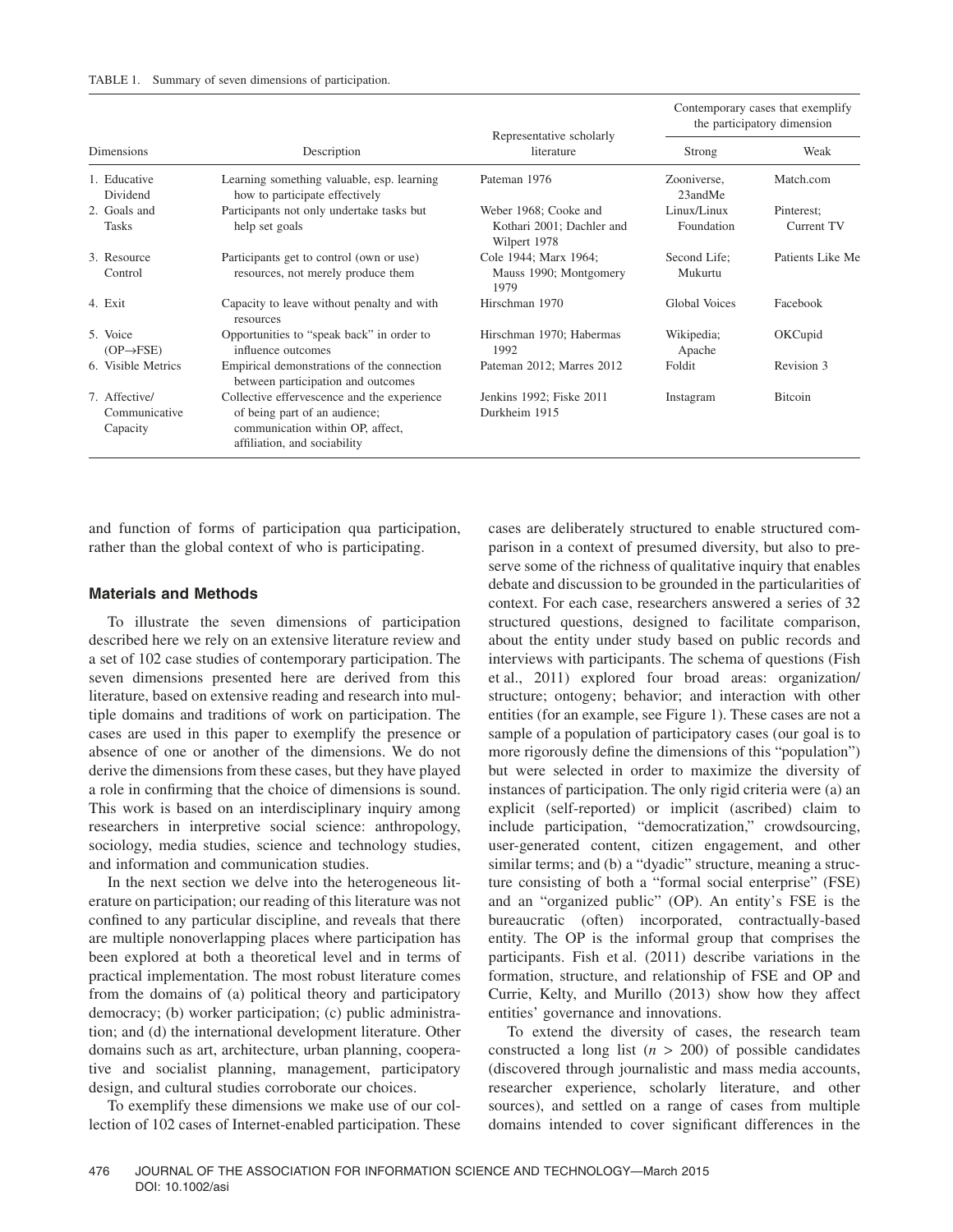|                                             |                                                                                                                                                                                                                                                                                                                                                                                 | Birds of the Internet | Birds Your Evaluations Evaluation Sets Users |                                     |                               | ckelty@ucla.edu Logout  |
|---------------------------------------------|---------------------------------------------------------------------------------------------------------------------------------------------------------------------------------------------------------------------------------------------------------------------------------------------------------------------------------------------------------------------------------|-----------------------|----------------------------------------------|-------------------------------------|-------------------------------|-------------------------|
| Fold It<br>ADMIN / BIRDS                    |                                                                                                                                                                                                                                                                                                                                                                                 | <b>Birds</b><br>ADMIN |                                              |                                     |                               | New Bird                |
|                                             |                                                                                                                                                                                                                                                                                                                                                                                 |                       |                                              |                                     |                               |                         |
| Basic Info                                  |                                                                                                                                                                                                                                                                                                                                                                                 | All $(102)$           |                                              |                                     |                               | Filters                 |
| NAME                                        | Fold It                                                                                                                                                                                                                                                                                                                                                                         | Logo                  | - Name                                       | Habitat                             | Classification                | HABITAT<br>Any          |
| LOGO                                        | Bdit                                                                                                                                                                                                                                                                                                                                                                            | <b>Constitute</b>     | 23andMe                                      | HTML, HTTP, and Associated Services | Science and/or Engineering    | CLASSIFICATION<br>Any   |
|                                             |                                                                                                                                                                                                                                                                                                                                                                                 | <b>BRACK</b>          | 4chan                                        | HTML, HTTP, and Associated Services | Internet Forum / Mailing List | FSE ORG. STYLE<br>Any   |
|                                             |                                                                                                                                                                                                                                                                                                                                                                                 | <b>Brunn</b>          | Al Jazeera's The Stream                      | Television and Internet Video       | Citizen Journalism            | OP ORG. STYLE<br>Any    |
|                                             |                                                                                                                                                                                                                                                                                                                                                                                 | All for Good          | All For Good                                 | HTML, HTTP, and Associated Services | Social Entrepreneurialism     | SEARCH BIRDER CREDITS   |
| g                                           | http://fold.it/portal/                                                                                                                                                                                                                                                                                                                                                          | amazon.com            | Amazon.com                                   | HTML, HTTP, and Associated Services | Culture Industry              | Clear Filters<br>Filter |
| HABITAT                                     | Gaming Environments/Platforms                                                                                                                                                                                                                                                                                                                                                   |                       |                                              |                                     |                               |                         |
| CLASSIFICATION                              | Science and/or Engineering                                                                                                                                                                                                                                                                                                                                                      | ¢                     | Android OS                                   | Mobile                              | FOSS                          |                         |
| BRAND                                       | Playful in an aimost DIY, craft-oriented way. Fold it hopes to make something complicated (protein folding) seem fun and<br>interesting, something you can do.                                                                                                                                                                                                                  | $\bullet$             | Anonymous                                    | Darknet                             | Activist                      |                         |
|                                             |                                                                                                                                                                                                                                                                                                                                                                                 | I                     | Apache                                       | UNIX + Internet                     | FOSS                          |                         |
| Structure                                   |                                                                                                                                                                                                                                                                                                                                                                                 | <b>TaleSpace</b>      | Bakespace                                    | HTML, HTTP, and Associated Services | Craft, DIY, Consumer goods    |                         |
| FSE NAME                                    | Foldit                                                                                                                                                                                                                                                                                                                                                                          | Obitcoin              | <b>Bitcoin</b>                               | $UNIX + Internet$                   | FOSS                          |                         |
|                                             |                                                                                                                                                                                                                                                                                                                                                                                 | Romon                 | Blender                                      | $UNIX + Internet$                   | FOSS                          |                         |
| FSE ORGANIZATION STYLE<br>FSE OWNER/FOUNDER | The game is a collaboration of computer science/game engineers and protein biochemists. It was developed by doctoral<br>Flat minimally organized network                                                                                                                                                                                                                        | blip.tv               | Blip.tv                                      | Television and Internet Video       | Culture Industry              |                         |
|                                             | Zoran Popovic, a UW associate professor of computer science and engineering; David Baker, a UW professor of biochemistry<br>and Howard Hughes Medical Institute investigator; and David Salesin, a UW professor of computer science and engineering.<br>student Seth Cooper and postdoctoral researcher Adrien Treuille, both in computer science and engineering, working with | <b>Biother</b>        | BOINC                                        | <b>API/Application Specific</b>     | Science and/or Engineering    |                         |
| FSE SIGNIFICANT MEMBERS                     | Foldit is developed by Center for Game Science at University of Washington in collaboration with UW Department of<br>Biochemistry.                                                                                                                                                                                                                                              | \$                    | BookCrossing.com                             | HTML, HTTP, and Associated Services | Education                     |                         |
|                                             | Seth Cooper, Adrien Treuille, Janos Barbero, Zoran Popovi?, David Baker, David Salesin<br>Game Concept and Design:                                                                                                                                                                                                                                                              | $r$ reddio).          | <b>BSD/FreeBSD</b>                           | UNIX + Internet                     | FOSS                          |                         |
|                                             | Zoran Popovi?, David Baker<br>Principal Investigators:                                                                                                                                                                                                                                                                                                                          | contage contage       | Change.org                                   | HTML, HTTP, and Associated Services | Activist                      |                         |
|                                             | Beenen, Alex Cho Snyder, Hao Lü, Lu Sien Tan, ilya Makedon, Mathias Hällman, Sean Gottschalk, Jeff Flatten, Kefan Xu, Jeff<br>Seth Cooper, Adrien Treuille, Janos Barbero, Joshua Snyder, Daniel Suskin, Philipp Krähenbühl, Kathleen Tuite, Michael<br>Game Creators:                                                                                                          | <b>CHEROPY</b>        | <b>CNN's iReport</b>                         | Television and Internet Video       | Citizen Journalism            |                         |
|                                             | Lowdermilk, Riley Adams, Jeehyung Lee, Ming Yao, Alex Chia, Eric Butler<br>Linny Churling                                                                                                                                                                                                                                                                                       |                       | Connexions                                   | HTML, HTTP, and Associated Services | Education                     |                         |
|                                             |                                                                                                                                                                                                                                                                                                                                                                                 |                       |                                              |                                     |                               |                         |

FIG. 1. Sample cases in the "Birds of the Internet" database. At left, the basic information for one case (9 of 32 fields shown); at right, a listing of available cases with selected criteria for filtering/sorting (18 of<br>1 FIG. 1. Sample cases in the "Birds of the Internet" database. At left, the basic information for one case (9 of 32 fields shown); at right, a listing of available cases with selected criteria for filtering/sorting (18 of 102 cases shown). [Color figure can be viewed in the online issue, which is available at wileyonlinelibrary.com.]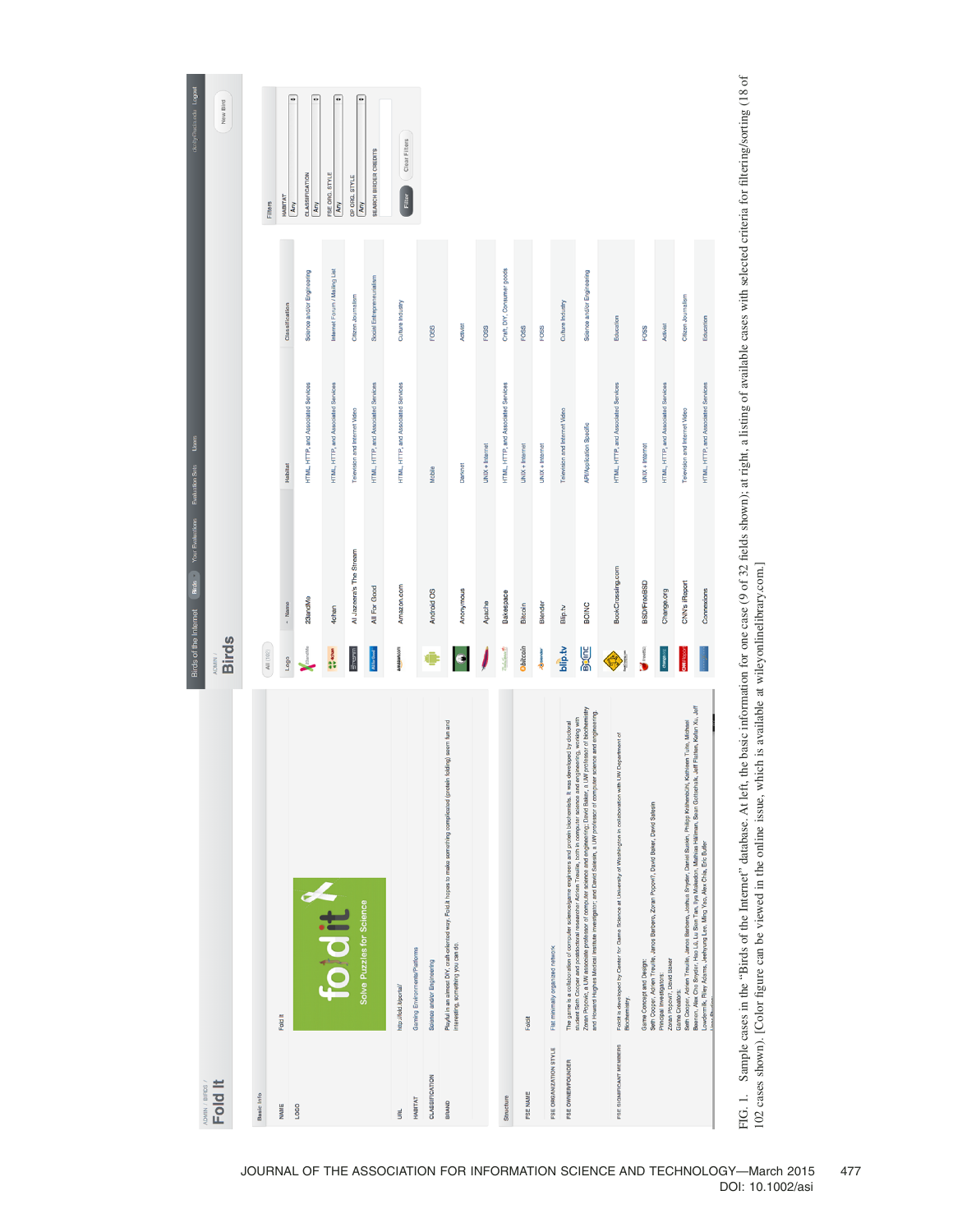structure and function of participation. These choices include different kinds of organizations (from hierarchically organized corporations to acephalous movements); different technologies (Internet, web-based, mobile media, gaming); different life spans, from over 20 years old to under 2 years old, including many that no longer exist; and different modes of participation including direct/indirect, formal/ informal, paid/unpaid, voluntary/involuntary, etc. The general domains include the following: Free/Open Source Software (FOSS) (19); social networking (14); science/ engineering (13); culture industry/other (13); activist (10); education (7); citizen journalism (7); social entrepreneurialism (6); craft/DIY/consumer goods (5); games/persistent worlds (4); and forum/mailing list (4). A complete description of these case studies, and the software system for analyzing and visualizing them is available in the Supplementary Materials [\(http://birds.recursivepublic.net\)](http://birds.recursivepublic.net).

# **The Heterogeneity of Participation**

Participation is a vague, jumbled concept, but there is a diverse history of attempts to capture and understand it. In its basic definition participation concerns collective actions that form something larger so that those involved become part of and share in the entity or effects created. Uses range from the familiar forms of democratic political participation to the Christian sacrament—becoming part of Christ through the consumption of the Eucharist.<sup>2</sup> In this section we derive, from the various scholarly definitions, seven dimensions to participation often bundled together under the label.

Over the last 40–50 years, multiple disciplines have sought to capture the meaning and function of participation both theoretically and practically—but have generally done so in isolation from one another. So, for instance, in 1969, Arnstein developed a "ladder" of citizen participation based on (and intended for use in) citizen participation in urban redevelopment. In 1978, Dachler and Wilpert surveyed the literature in worker participation and produced a complex systems analysis of the multidimensionality of worker participation. And entirely distinct from these two approaches, in 1980 Cohen and Uphoff published the culmination of their investigation of participation in international rural development. These theories overlap in particular ways, but do not cite each other, and are highly domain-specific. They also represent particular moments in the history of participation—in the first case, the reforms of the 1950s and 1960s Great Society programs in the U.S., in the second the enthusiasm for new forms of improving quality and worker involvement after WWII, and in the last case the traumas of decolonization and the rise of the international development industry.

2 See the Oxford English Dictionary (online): [http://www.oed.com/](http://www.oed.com/view/Entry/138245?redirectedFrom=participation&) [view/Entry/138245?redirectedFrom](http://www.oed.com/view/Entry/138245?redirectedFrom=participation&)=participation& (Accessed August 2, 2013).

By the 1990s, many of these domains of participation had both become routine and had gone through several stages of critique and revision. The emergence of a "new wave" of participatory enthusiasm is thus both reinventing participation after the Internet, and confronting anew (often unawares) a long-standing problematization of participation.

The handful of works that do attempt to define contemporary Internet or media participation (Carpentier, 2011; Delwiche, 2013) are based primarily on the tradition of the political theory of participatory democracy, with its roots in 1960s student protests (Cook & Morgan, 1971; Fung & Wright, 2003; Kaufman, 1960; Pateman, 1976). Many of these political theories were normative—designed to guide political action in the world, not simply describe it—and offered explanations based on practical action as well as theories of human nature or political organization. Today they overlap in many places with either so-called communitarian or pluralist critiques (Brown, 1995; Etzioni, 1995; C. Taylor, 1994; Walzer, 1983) or theories of "deliberative democracy" (Mutz, 2006), both of which emphasize the small-scale nature of this tradition of participation in democracy.

Alternatively, some contemporary social scientists understand online activity (from e-mail to social networking) only as a variable affecting off-line participation in politics or organizations (Earl & Kimport, 2011; Farrell, 2012; Gibson, Römmele, & Ward, 2004; Wellman, Haase, Witte, & Hampton, 2001). This approach has sometimes led to unconstructive debates about whether participation online (qua political participation) is as "real" as off-line participation (Gladwell, 2010; Kelty, 2013; Morozov, 2013). These debates reduce participation to political participation, and often tend to treat it as a simple binary (taking part / not taking part).

Participation is most immediately an issue for scholars of political theory, and it is often simply reduced to questions of democracy. But this association is relatively recent: *participatory democracy* emerged in response to and in support of the political movements of the 1960s (Bachrach & Aryeh Botwinick, 1992; Bachrach & Baratz, 1970; Kaufman, 1960; Macpherson, 1980; Pateman, 1976), specifically the Students for Democratic Society (SDS) whose *Port Huron Statement* from 1962 inaugurated the term (Cook & Morgan, 1971; Hayden, 1962; Miller, 1987). The resurgence followed the growth of the bureaucratic state and an increasing anxiety about the disappearance of individuality in "mass society"—hence, its allegiance with works like Whyte's *Organization Man* and Reich's *The Greening of America*. Theories of participatory democracy are routinely critiqued as appropriate only to small-scale organization and local political governance. As a result, much of contemporary political science restricts participation to the circumscribed domains of voting, participating in campaigns, or, on occasion, being involved in the day-to-day operation of government. Pateman's *Participation and Democratic Theory* painted a much more expansive picture of the role of participation in democratic societies, proposing a relation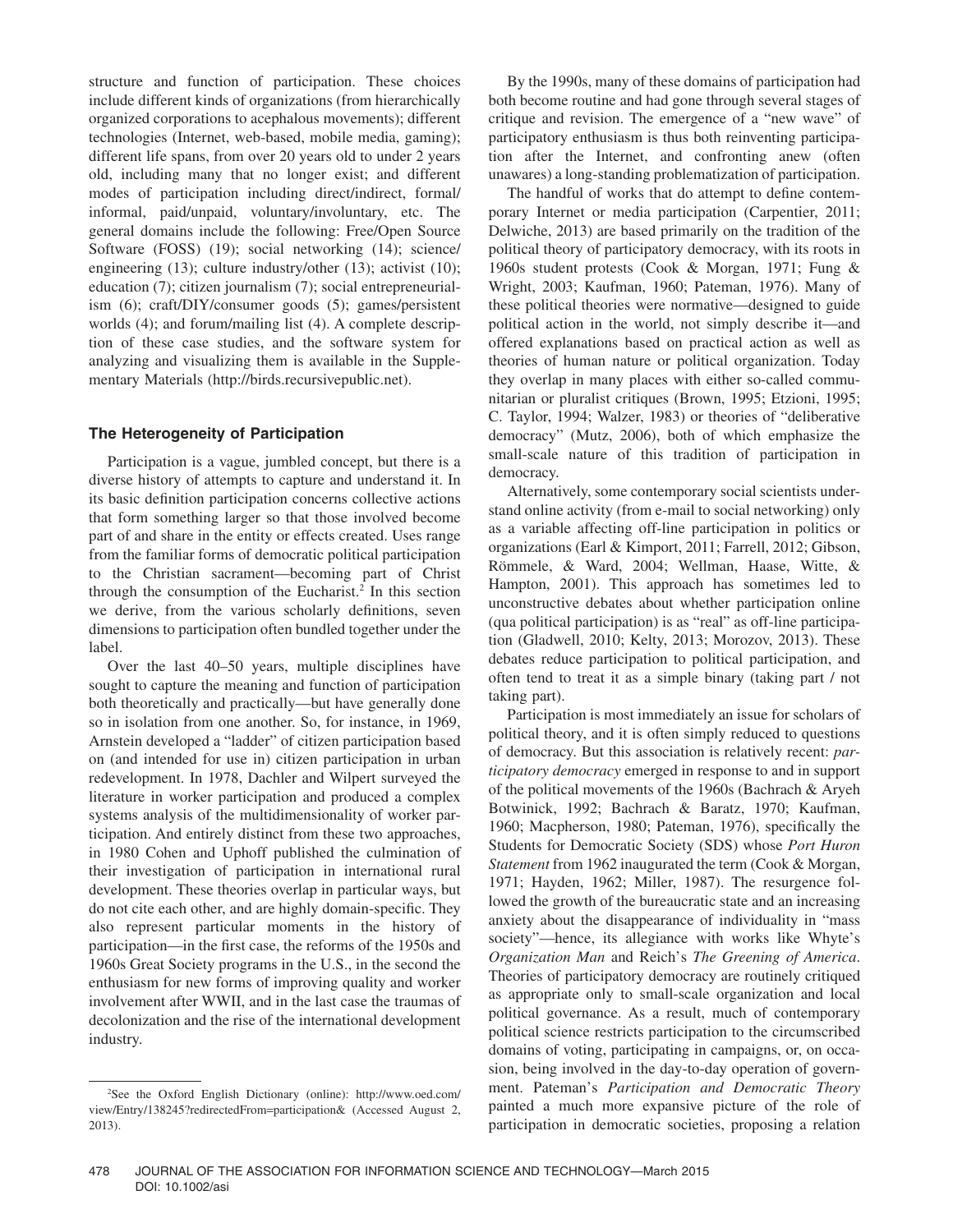between the "patterns of authority" that exist throughout society (home, work, leisure) as well as in government. More recently, sociologists and political theorists have argued for a renewal of political democracy under the label of *empowered democracy* (Fung & Wright, 2003) or versions of syndicalism and anarchism (Graeber, 2004, 2009, 2013) or local governance (Cabannes, 2004; Wampler & Avritzer, 2008). Such renewals have been particularly clear in the cases of Occupy and the North African and Arab uprisings of 2011–2013, where classical participatory forms and new social media have so evidently mixed, with as yet uncertain effects (Srinivasan, 2013).

But the analysis of participation has occurred in many other forums beyond political theory. For instance, a very common, but underexplored precursor for Internet-enabled participation is the history of worker participation—a 150 year long tradition with roots in the trade union, cooperative, and "Industrial Democracy" movements of the late 19th century (Blumberg, 1969; M. Derber, 1970; Lichtenstein, 1993; Webb & Webb, 1902; Woodworth, 1985). The early 20th century saw a wealth of experiments in worker participation, often in conflict with the growth of scientific management (Follett, 1940; Jacoby, 1983; Lichtenstein, 1993; McCartin, 1997; Montgomery, 1979; F. Taylor, 1967); such experiments resurfaced in another form as part of the Industrial Relations approach (Coch & French, 1948; Mayo, 1933; Roethlisberger & Mayo, 1949) and in the 1960s and 1970s, especially in places such as Britain's Tavistock Institute, and in Sweden under the label of "participatory design" (Asaro, 2000; Dachler & Wilpert, 1978; C. Derber & Schwartz, 1983; Gregory, 2003; Kensing & Blomberg, 1998; Lezaun, 2011; Marcolin, D'Andrea, & Hakken, 2012; Strauss, 2006). The focus is often on the psychology and subjective experience of worker participation, and the reciprocal effect this has on productivity, efficiency, or profitability. But issues of power are also central: how to give workers greater control, voice, leadership, or authority both in the workplace itself, but also in the unions that would eventually form the most powerful antagonists of corporate leadership.

In global development, participation was enthusiastically embraced in the 1970s and 1980s as part of decolonization and the emergence of an international development industry; but it has since seen dramatic critiques and reversals starting in the 1990s (Cooke & Kothari, 2001; Parfitt, 2004; Rahnema, 1990). Some of these critiques (Cooke & Kothari, 2001) focus on the ill effects of "engineering" participation and bear directly on many of the cases we focus on in our research; others look to the support of narrow successes (such as participatory budgeting) as a way to temper claims about participation's effectiveness (Cabannes, 2004; Pateman, 2012; Wampler & Avritzer, 2008; Wampler, 2012).

Participation has also been a key but usually implicit component of work in cultural studies of fan fiction and user-generated content (Jenkins et al., 2007; Jenkins, 2006; Schäfer, 2011) and, more recently, an area of heated debate in the art world (Bishop, 2006, 2012; Bourriaud, 2002; Frieling, 2008). Much of this work has focused on fandom and consumer control and involvement in the production of culture; this appeal to participation has some clear genealogical and political affiliation with forms of participatory political theory (Delwiche, 2013; Jenkins et al., 2007; Jenkins, 1992), but has only recently extended beyond the realm of the arts and culture. A smaller tradition of research on audience participation has explored similar themes around the emotional experience of being part of an audience, the techniques for producing a sense of audience (such as the laugh track in TV sitcoms, or callers on the call-in radio show); or methods of becoming involved in the outcome of television or radio shows, from 19th century periodicals to contemporary reality television (Carpentier, 2011b; Fish, 2013; Griffen-Foley, 2004; Smith, 2005).

Finally, much recent work on free software, open source, and free culture has focused on intellectual property law, free speech, privacy, and the rights of users to determine their own relationship to the tools and technologies they use (Benkler, 2002; Berry, 2008; Boyle, 2003, 2008; Broca, 2012; Chan, 2007; Chopra & Dexter, 2007; Coleman, 2004, 2009, 2012; Söderberg, 2008). Although not strictly about participation, the overlaps with the classical liberal political tradition are clear.

# **Exemplifying Participation**

In this section we explore in more detail the seven dimensions of participation, including canonical sources for each; we exemplify them by choosing cases from our database that we argue provide clear examples of a given dimension. At the end of the section we give a brief overview of two of the most well-known cases of participation— Wikipedia and Facebook—to show how the distribution of dimensions differs between them, and why one seems to confirm our intuitions about participation and the other contradicts them.

# *Educative Dividend*

Civic virtue is a key aspect of the political theory of participation; from Machiavelli, Locke, Rousseau, Mill, and De Tocqueville, to the 19th century French socialists like Proudhon and Fourier, the 20th century British socialists like G.D.H. Cole to more recent work on communitarianism, deliberative democracy, and participatory democracy. Civic virtue both justifies such theories and hobbles them because it is necessary in order for participation as a collective effort to benefit everyone, but it is also clearly difficult to instill such virtues in (all) individuals in the first place. Many such theories, therefore, rely on the idea that participation itself leads to greater civic virtue: that one learns to participate by participating, and thus education in virtue is a feature of participation.

Pateman's 1976 classic *Participation and Democratic Theory* explores the history of this theory, which starts with a critique of then existing "elite" democratic theory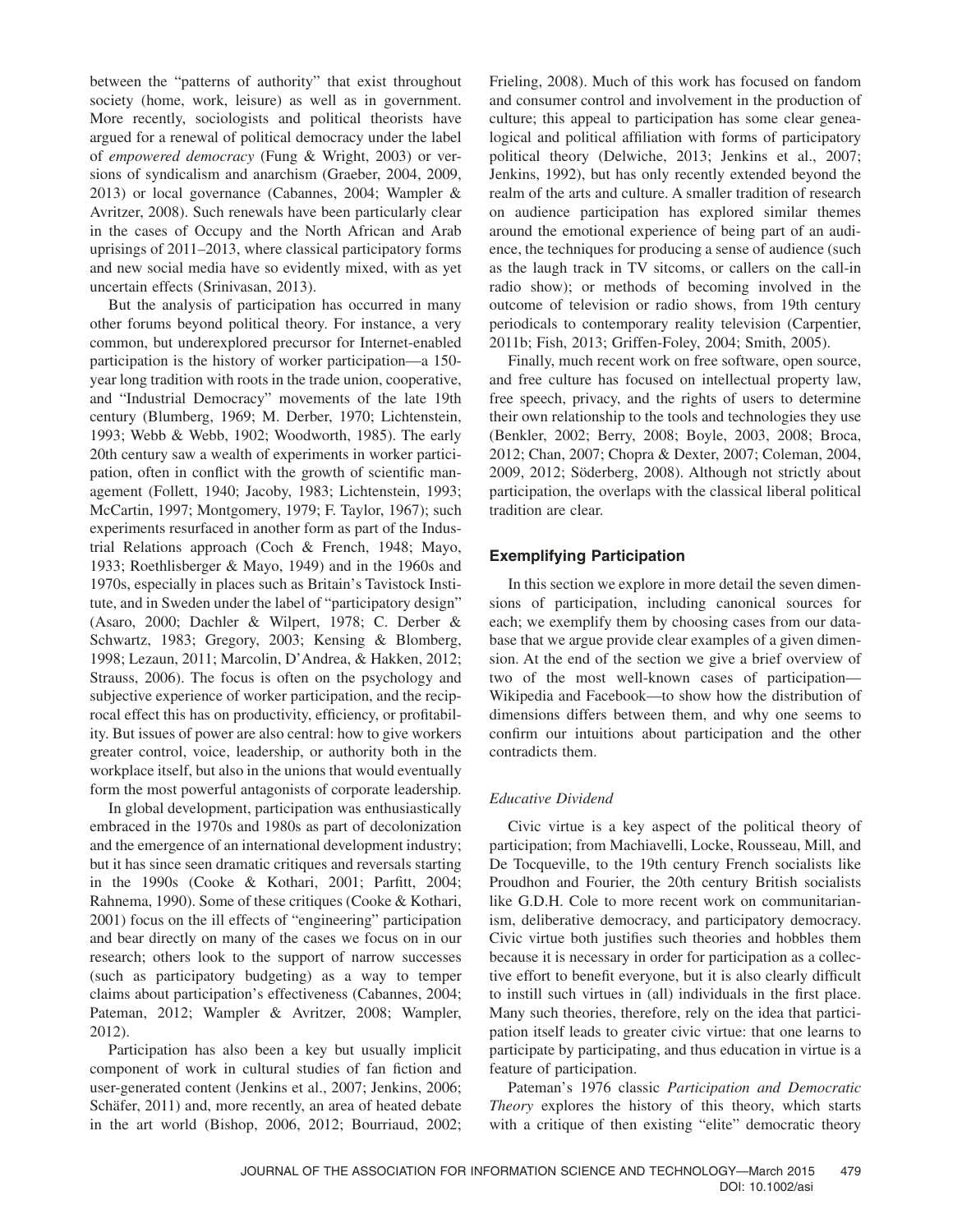(e.g., those of Robert Michels, Robert Dahl, or Harry Eckstein). According to Pateman, democratic theories of the early-mid-20th century abandoned a participatory theory because the sociological evidence concerning engagement and apathy led them to assert that most people are constitutionally incapable of, or simply uninterested in, participating. Participatory theory, by contrast, offers a different explanation—that apathy or lack of engagement follows from a lack of participation, rather than preceding it. If there were more opportunities for participation, individuals would cultivate those skills to a greater extent and ultimately develop civic virtue and participate to a greater extent. Pateman suggests that the "patterns of authority" across society (at work, at home, and locally as well as nationally) have an effect on this cultivation.

An educative dividend comes in two forms: first, the cultivation of "participatory" skills specifically or what is classically understood as civic virtue. But second are simply marketable skills or life experience that result from learningby-doing. Thus, a key dimension of participation is the dual educative dividend that might result from participation: civic virtue as well as new skills, new ways of approaching the world, or the opening of new possibilities and life chances for the individual.

A wide range of educational dividends can be demonstrated in our case studies. For example, the site Zooniverse allows scientists to enlist public participation in laborintensive data collection exercises like identifying types of galaxies captured in telescope images or characterizing bats' audible calls. As data accumulate for scientists' projects, participants learn about the particular project, but also about the scientific process. The site 23andMe asks participantconsumers to submit a DNA sample for genotyping and then to provide information about their health, background, and traits. Through this, participants learn what their genetic data reveal about their disease risks and ancestry (as interpreted somewhat controversially by 23andMe) while supplying the company's researchers with valuable data for genetic science. MoveOn.org, an online resource for leftleaning political action, serves both to educate people about the substance of issues and in the practice of participation. Although scholars are divided about the authenticity of the political action that Moveon.org and analogous organizations enable (Earl & Kimport, 2011), clearly education about a form of political participation is a crucial element of what they deliver to users, and in this they address Pateman's concerns.

Although an educational dividend is a very common outcome of participatory projects, some fail to provide one. For example, Match.com, the well-known online dating site, and Meetup.com, a site that helps connect people for nonromantic activities, provide very little by way of an educational dividend other than providing, for example, some "tips" for successful dating. The purpose of these sites is largely to facilitate the search process for "off-line" interactions, not to provide a robust platform for participation per se.

# *Goals versus Tasks*

Perhaps the most intuitive meaning of participation is the possibility of affecting the setting of goals and making decisions—not merely the accomplishment of tasks oriented towards those goals. From worker participation to participation in development planning to participatory democracy, the move has always been "upward"" towards increasing involvement in the management, agenda, and operations of any project or organization. At the same time, bureaucracy and the division of labor provide a countervailing "downward" force that has worked to manage scale, equity, and the distribution of power, often restricting the sense of participation (Du Gay, 2000; Durkheim, 1964; Kreiss et al., 2010; Weber, 1968). Classic labor analyses (both Marxist and non) have noted the disempowering aspects of this distinction (Burawoy, 1979; Montgomery, 1979).

A key aspect of this dimension, therefore, has to do with the structuring of participation, its relationship to voice (dimesion #5), and to the development of affordances and metrics (dimension #6) that enable, ease, or provide feedback on participation. If participation is too highly "engineered," it is likely to seem inauthentic and the goals will appear inaccessible to the participant. Development critiques (Cooke & Kothari, 2001) often point out that when participation is too bureaucratized it generates "professional" participants who know how to work the system (see also Epstein, 2008). Conversely, unstructured projects can require extensive preexisting experience or knowledge, as in the case of free software. In our analysis, this dimension is intimately related to the nature of the FSE and OP, and to the respective ontogeny of them. Some projects develop organically through participation in tasks and goals and spawn more complex bureaucratic structures (FSEs); others begin life as structured bureaucratic entities that preserve a distinction between an FSE that sets goals and an OP that accomplishes tasks. The key point is that participation in goals and tasks is inherently connected to the organizational structure of the entities involved.

Very few projects try to involve all participants directly in goal setting as well as task completion. The case of the Linux Kernal is an example. The Linux Foundation (founded long after the project began, as the public face of the Linux developer community) now manages the project's organizational aspects, from Linux conferences to communicating with its corporate users. The tasks and goals for Linux, however, are not set by the foundation, but are nominally open to debate and influenced by all active members of the community. *Tasks* (like installing and testing the kernel, bug hunting and fixing, refactoring code, etc.) are consensually defined and distributed according to the interests or expertise of the active collaborators in the project. *Goals* are similarly open to negotiation by active developers, in forums such as the lkml.org mailing lists, projects focused on Linux hardware platforms or other distributions, or at conferences. Not all individuals have equal bearing on goal setting. For instance, contributors with the most "commits"—changes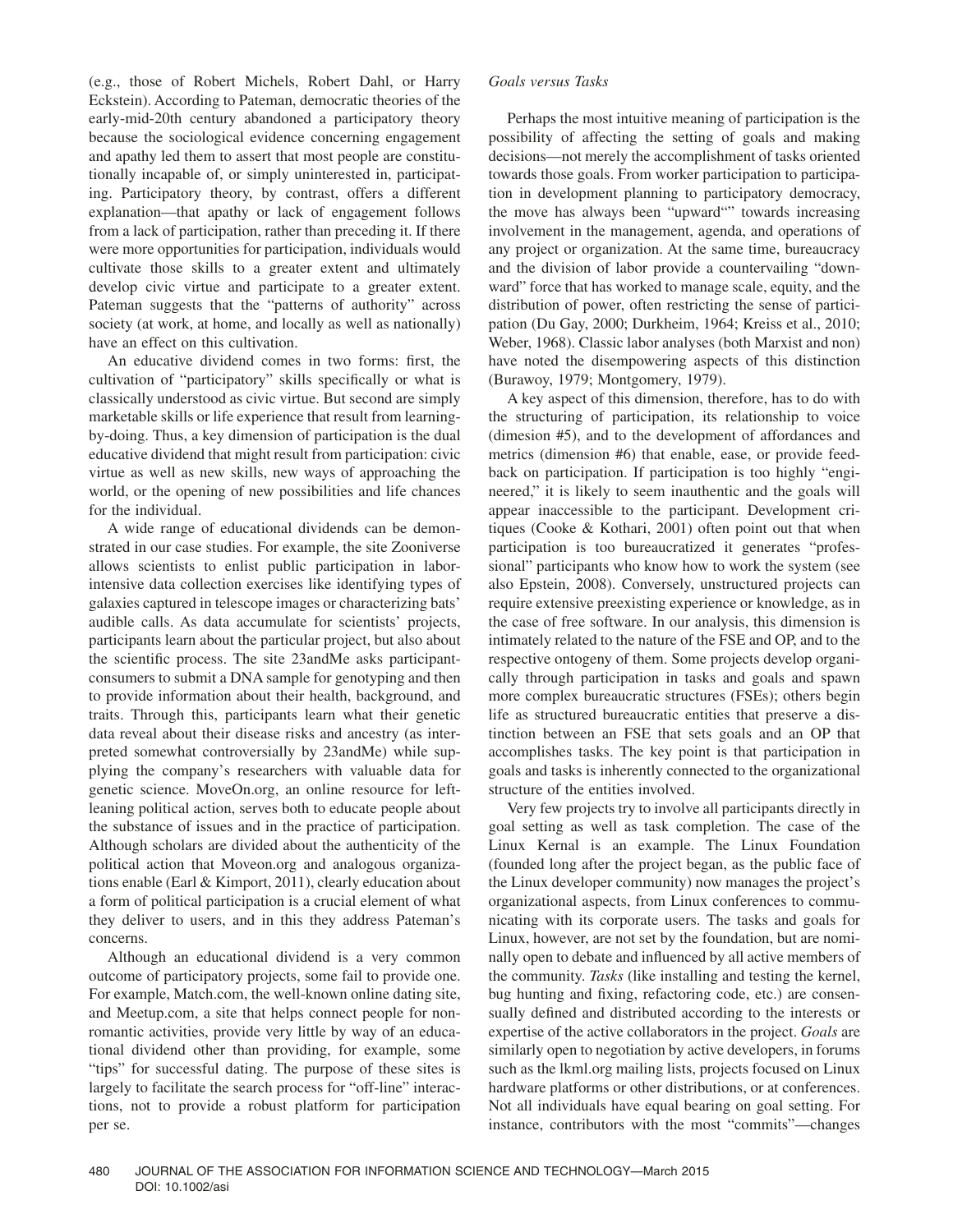that are incorporated into the official release—is a mark of high reputation. So even though the hierarchy of developers is by rule fluid and open, it takes a meritocratic form composed of those contributors with entrenched good standing.

The social networking site Pinterest provides a stark example of the opposite case. The FSE of Pinterest is called Cold Brew Labs, a company founded by ex-employees of Google and Radius Ventures. While participants in the OP can engage in limited tasks—pinning, repinning, creating pinboards, commenting, building widgets—they have no control over the infrastructure beyond the limited design modification of their own account, and no formal control over the goals of Pinterest or the reuse of content that a user posts, either during or after terminating an account. The terms of service assign the results of users' tasks to the company. Pinterest shares this structure with many other similar projects that encourage participation such as Etsy, Tumblr, Twitter, Facebook, Amazon, LiveJournal, and dating sites Grindr and OkCupid. Even citizen journalism projects like Free Press, Free Speech TV, Al Jazeera, CNN's iReport, and Next New Networks that are explicitly oriented towards "democratization" of the media, do not allow participation in goal setting. Current TV, for example, traded heavily in the rhetoric of participatory journalism and democratization of the media, but restricted participation to the provision of journalistic content; participants were not engaged in decisions over what content would be chosen to air or what kinds of financial or commercial arrangement would govern the project (Fish, 2013).

#### *Control and Ownership of Resources*

A complicated and increasingly important dimension of participation concerns the nature of a resource and the capacity for participants to decide on its circulation. It is one of the central problems for the literature on participation of all kinds—from exploitation and alienation at one end to forms of socialism, redistribution, or gift economy at the other (Cole, 1944; Marx, 1964; Mauss, 1990; Montgomery, 1979). Often the idea of resource is confined to money wages or investments of some kind—but most kinds of participation emphasize less concrete resources, such as voice, expertise, political or social capital, or in the contemporary era, informational resources (Benkler, 2006, 2011; Bourdieu, 1977; Hirschman, 1970; Lessig, 2008). Marxist analyses often emphasize that workers must control the fruits of their labor and, in particular, the means of production to achieve emancipation. The idea that participation is veiled exploitation derives from this tradition and it suggests that authentic participation must involve the control of the resources at stake, however that might be defined (Fisher, 2012; Fuchs, 2010; Petersen, 2008; Söderberg, 2002; Terranova, 2004).

"Resource" has a deliberately tangible sound to it, but many cases of participation may not produce anything tangible or circulable. Labor unions and worker participation

schemes have long focused on the question of resources, such as the substance of collective bargaining (i.e., wages and benefits), as well as the ownership stake in a company or the expertise or "craftsmanship" stake in the production of goods (Attewell, 1987; Braverman, 1975; Freeman & Medoff, 1984; Lee, 1981; Sennett, 2008). In many of the cases we are concerned with, it is intellectual property and contract law that governs the resources in question, and so there is often a concrete legal locus to the resources produced by participation (Boyle, 1996, 2008).

Additionally, more than one resource may be at stake in any given case of participation, often depending on which perspective is taken (participants, those enabling participation, those funding it, etc.) Identifying the resource is a necessary step preliminary to defining how it is made available—individually, collectively, or in some other arrangement. In contemporary participation information has been given value, often monetary value, in new and experimental forms. But information and information resources are neither new, nor is their value—although the scale, mode of circulation, and "tangibility" (or "objectivity" perhaps) of such resources is taking different forms.

In our cases, the resources identified ranged from identifiable and tangible (precisely managed versions of software in FOSS projects) to ephemeral, intangible, and uncertain (association and action in Anonymous or Indymedia). In between are various forms of data, scientific results, stories and content, consumer goods, designs, social relationship "graphs," and forms of education or learning. Resource control also differs depending on whether it is governed by copyright licenses, terms of service, contracts, or an implicit culture of some kind. The complexity of the resource question in fact suggests to us that there are multiple aspects to this dimension yet to be explored.

The online world Second Life illustrates this complexity. Depending on the perspective there are different resources that emerge from participation. From the perspective of the FSE (Linden Labs), downloads of the software and the creation of user accounts are one kind of resource; from the perspective of the OP (denizens of Second Life), Linden Dollars and the virtual objects that residents make or buy are valuable resources, as are the experiences afforded by interaction and communication in world. The software provided by Linden Labs is governed by terms of use and cannot be modified, sold, or otherwise used except under those terms. Objects created in the world, by contrast, are governed by copyright law and Creative Commons licenses and are owned by participants, and thus can be individually controlled and distributed. However, unlike free and open source software, or Wikipedia entries, objects created in Second Life are only usable in Second Life. They might be sold or traded outside of the world, but can only technically be viewed or handled, and hence produce value, pleasure, or education in-world. Experiences in-world are governed by cultural norms (cf. Boellstorff, 2008) and might issue from or result in relationships or connections that transcend Second Life, but are affected only marginally by terms of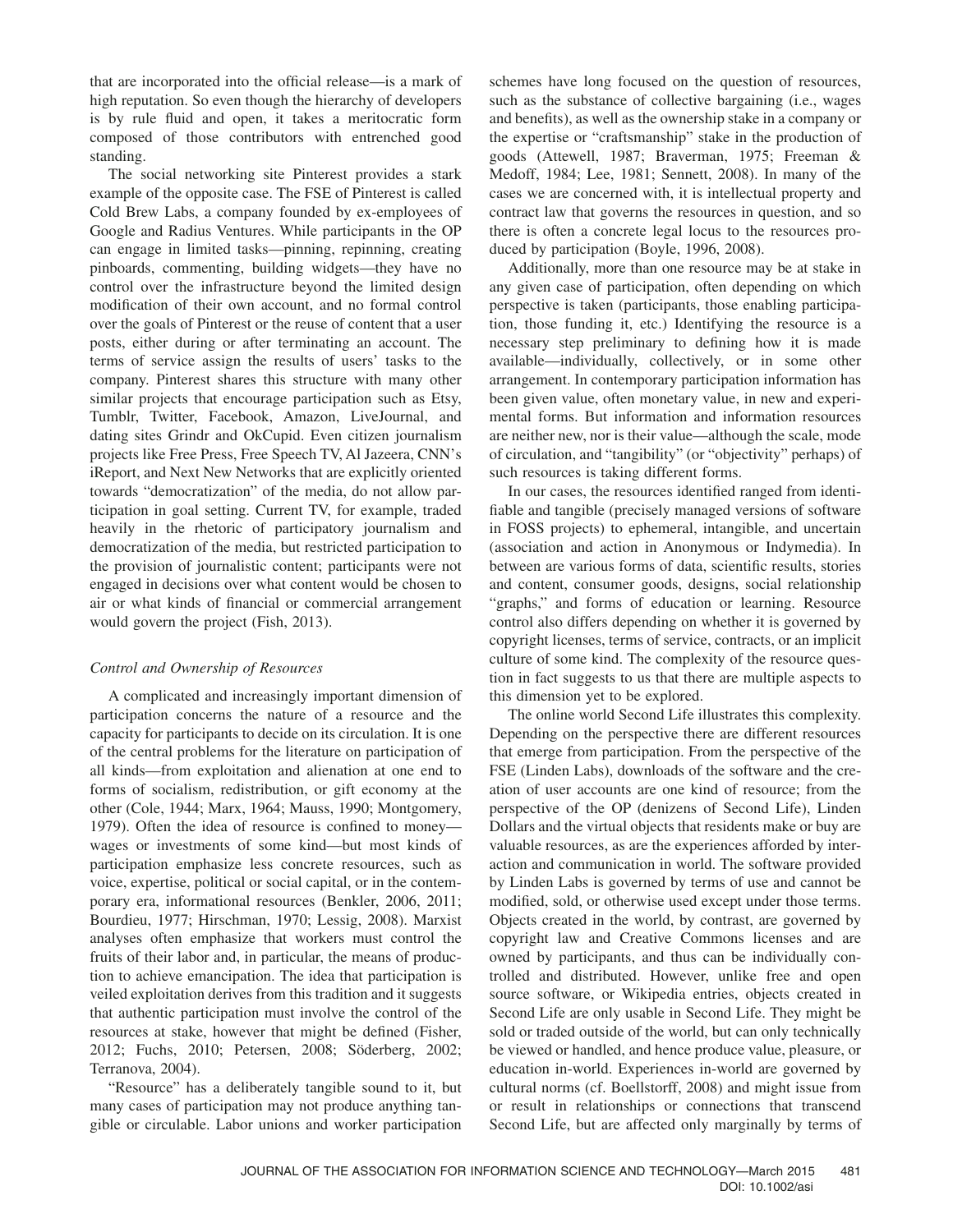service or copyright law (e.g., in the case of defamatory speech or other criminal activities).

Patients Like Me exemplifies a different form of resource control and use. The project collects large amounts of health data from willing participants and displays it to them in coherent and processed ways, but does not make it collectively or freely available—rather, it is packaged and sold to third parties for whom such data is a valuable resource in other settings, such as research or healthcare provision. Other sites articulate very specific forms of control intended to work in the interest of participants. Another example, Mukurtu, an online platform for indigenous communities to manage digital cultural heritage, makes the strong claim that maximum openness and circulation is not always in the interest of participants, and that collective, withincommunity decisions about restriction need to be respected. Mukurtu in fact represents an ideal case for exploring the tradeoffs between control/ownership of resources and participation in goals/tasks (Christen, 2012).

## *Exit . . .*

A classic in economic analysis, Hirschmann's *Exit, Voice and Loyalty* (1970), explored a theory of loyalty in organizations by asking when consumers (or voters) choose to respond to organizational decline with exit and when they choose voice. Exit refers to the act of switching to a competitor (as in the case of competing products), or dropping out of a market or a political sphere altogether. Hirschman's presentation of exit and voice is not explicitly figured as a theory of participation, but it has key features of participation rarely remarked on, viz. its character as a *voluntary activity*. Almost no situations outright *prevent* exit (indentured labor contracts or slavery might be such cases) but many can make it difficult, dangerous, or threatening to do so (as in the case of clientelism in politics). Loss of reputation or social ties, loss of access to resources, and potentially the threat of retribution can all be adverse correlates with the value of participation.

In the cases we considered, "quitting" is always possible, but there is variation in the consequences of doing so. A common detrimental effect is loss of control or access to the resources created through participation. In the case of Facebook, for example, the resource is the social network itself as well as the content (images, posts, links, etc.) that has been uploaded by Facebook users. Leaving Facebook is detrimental not only because one loses access to the network and its content but also because in doing so one leaves behind rights to content for as long as that content circulates on Facebook. Facebook's user agreement includes a license to use all intellectual property (IP) that has been shared on its platform "[t]his IP License ends when you delete your IP content or your account *unless your content has been shared with others, and they have not deleted it*."3

Paradoxically, you need a Facebook account to know whether your content is still "shared" and whether Facebook's license to it is still valid. Thus, in the sense of restoring control over your intellectual property to its "pre-Facebook" status, exiting Facebook is extremely difficult: even after you delete your account, you are still subject to the IP licensing agreement you entered into with Facebook when you signed up.

On the other hand, we find that participation around many "open" resources entails a stronger capacity for exit because access to the resource is not contingent upon participation. The citizen journalism project Global Voices illustrates this point. Global Voices is a community of bloggers and translators who collectively curate independently produced content, translate material, and encourage coverage of issues often excluded from international reporting. Global Voice's content is published under a Creative Commons Attribution-only license, meaning it is free to access and share so long as the author is appropriately attributed.4 Even after "exiting" Global Voices, participants (like everyone else) are free to access Global Voice materials. More important, former participants' work continues to be attributed to them under the Creative Commons (CC) license. Thus, exiting Global Voices does not entail a loss of control over intellectual property as it does for social media platforms such as Facebook.

## *. . . and Voice*

Hirschman's alternative—"voice"—was meant to capture the tension between loyalty and defection. What were the conditions, he asked, in which a consumer or voter was moved to complain (or campaign), rather than switch affiliations? Indeed, voice is generally treated as one of the most, if not the most central capacities for participation in democracy—from the Greek agora (Arendt, 1958) to the public coffee house and the New England town hall meeting (Habermas, 1992; Tocqueville, 2000). The expansion of voice by the Internet is often given as one reason for its "democratic" nature; conversely, it is also suspected of producing echo chambers and "bubbles" that limit the effects of participation (Dreyfus, 2001; Pariser, 2011).

Nearly every case in our database contains mechanisms through which participants may submit feedback, voice dissent, complain, or discuss with other members. These mechanisms may take various forms, public or private, active or passive; examples include random surveys, active public discussion forums, open comments sections, or mailing lists whose very purpose is to empower participant voices. Some like Change.org are entirely devoted to activating political voice.

But does feedback register, and if so how? How is it related to participation in the goals, direction, activities, resource allocation, or policies of an organization? And are

<sup>&</sup>lt;sup>3</sup>"Facebook: Statement of Rights and Responsibilities" [https://](https://www.facebook.com/legal/terms) [www.facebook.com/legal/terms,](https://www.facebook.com/legal/terms) emphasis added.

<sup>4</sup> "Global Voices Attribution Policy" [http://globalvoicesonline.org/](http://globalvoicesonline.org/about/global-voices-attribution-policy/) [about/global-voices-attribution-policy/](http://globalvoicesonline.org/about/global-voices-attribution-policy/)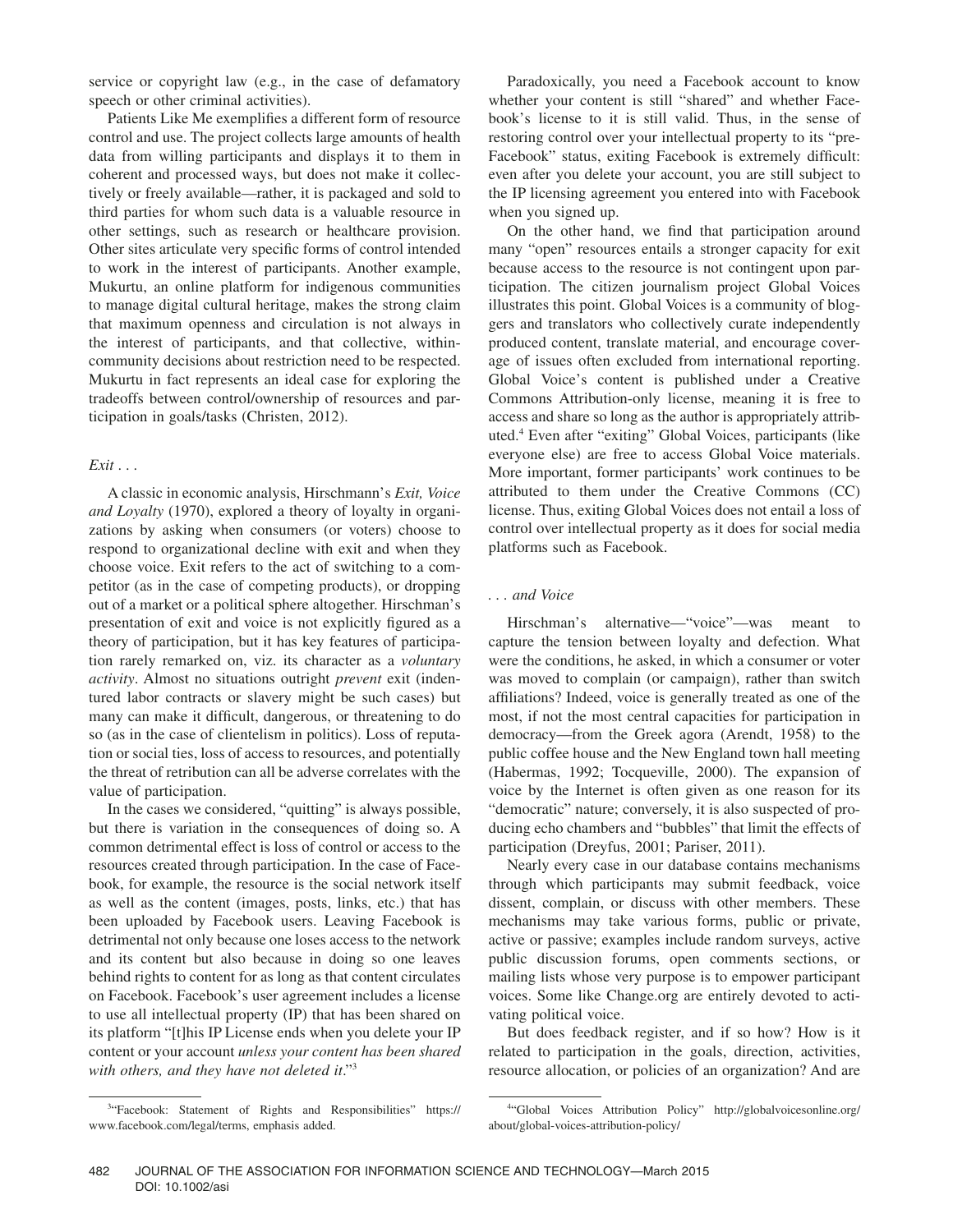participants able to monitor when their feedback is having influence, being heard, and acted upon? Additionally, for voice to be effective, there can be no adverse effects from speaking up, no punitive effects or retribution for doing so.

In our case studies, voice refers to the smaller, more centrally coordinated FSE taking feedback and shifting direction in response to a larger, more populous OP. For example, Wikipedia displays a number of highly effective mechanisms for users to direct activity through voice: The rules of Wikipedia editing coupled with the Talk Pages feature enable Wikipedia editors to communicate or debate among themselves and provide a mechanism for the distributed collectivity to make decisions about editing, content, or adherence to community standards. Likewise, the Apache server software development project privileges the feedback of its users by structuring its OP is such a way that the most committed and experienced users gain more control over the project, in effect earning greater authority based on a successful record of contribution.

In contrast, other cases display the reverse dynamic, an inability or unwillingness to incorporate users' input as to what the activity should be or how it should proceed. Social networks like MySpace or the dating sites such as OkCupid appear to invite users to comment, e-mail, or tweet their wishes, but the structure of the organization, the goals of the overall entity, and the manner in which such goals are pursued are never truly up for any debate. Whatever feedback or comment users generate likely becomes a saleable resource for a commercial entity rather than some form of democratic conversation or negotiation.

# *Metrics of Participation*

Classic theories of participation rarely articulate the effects of participation beyond the production of "civic virtue," but there is nonetheless a consistent concern with the collective (rather than merely the individual) experience of participation (hence the adjective "civic" rather than personal or private virtue). In contemporary terms, a key feature of this collective experience is the representation of participatory experience—the creation of metrics or signs of participation that either model the outcome of increased participation, or allow an individual to monitor (to varying degrees of detail) his or her contribution to something, and its effects. This can range from the simple tally of votes to more complex accounting and audit of individual participation, or run towards more qualitative feedback and interaction, as in the classical forms of apprenticeship or mentoring. The rise of statistics and polling as technologies of collective representation have played and continue to play a central role in making such participation visible (Desrosières, 1998; Didier, 2009; Hacking, 1990; Igo, 2007; Latour, 2005; Marres, 2009, 2012). Among all the dimensions of participation, this is perhaps the least often explicitly named, but the most likely to produce the experience of linking the individual and the collective experience together in meaningful ways—but only if participants can see, access, or manipulate or ultimately control (dimension #3) those representations and data.

According to Pateman (2012), participants are more likely to continue participating in a project when they are able to see the "connection between participation and outcomes" (p. 12). As such, these metrics must be "transparent"—metrics that are openly provided to participants for the purpose of measuring participation. "Hidden" metrics, such as usage statistics or cookies, which are unavailable to participants and used solely for the benefit of the FSE, can sometimes be made visible, but for the most part are irrelevant to the subjective experience of participation.

In the examples we studied a wide range of metrics, including quantitative and qualitative measurements, offer participants the experience of participation by making their contribution visible. For instance, Foldit, an online game developed by the University of Washington's Center for Game Science and the Department of Biochemistry to improve protein folding science, offers participants a clear understanding of the results of their participation: Players receive a "score" based on how well they optimize three principles of protein folding (tight packing, hiding hydrophobic sites, and minimizing spatial clashes). Furthermore, participants who score well are added to a "hall of fame" and receive public recognition for their contributions to the collective scientific goal of predicting the structure of a protein based on its amino acid sequence.

While Foldit is an example of a case where individual participation is measured and publicly lauded, others foster a passive and unmeasured form of participation. For instance, Revision3 is an online television network that airs user-submitted content. Although amateur content producers are able to participate by submitting shows, the main form of participation that enables the organization to exist occurs through viewers. Revision3 has over 250 million views per month and these views generate distribution partners and advertising revenue. Therefore, the vast majority of participants consume content, and the metrics their participation produces, such as the amount of advertising revenue that is generated from individual views, are "hidden" from public view, and as such do not feed back into an experience of effective participation.

# *Collective, Affective, and Communicative Experience of Participation*

Lastly, participation is fundamentally a collective experience among individuals—and often participation is understood as a convivial, face-to-face, and affective experience among peers—as opposed to anonymous, disconnected, or rationalized intercourse among strangers (e.g., in a market). As a result, many theories of participation assume that individuals will have or will develop a method of experiencing participation as a collective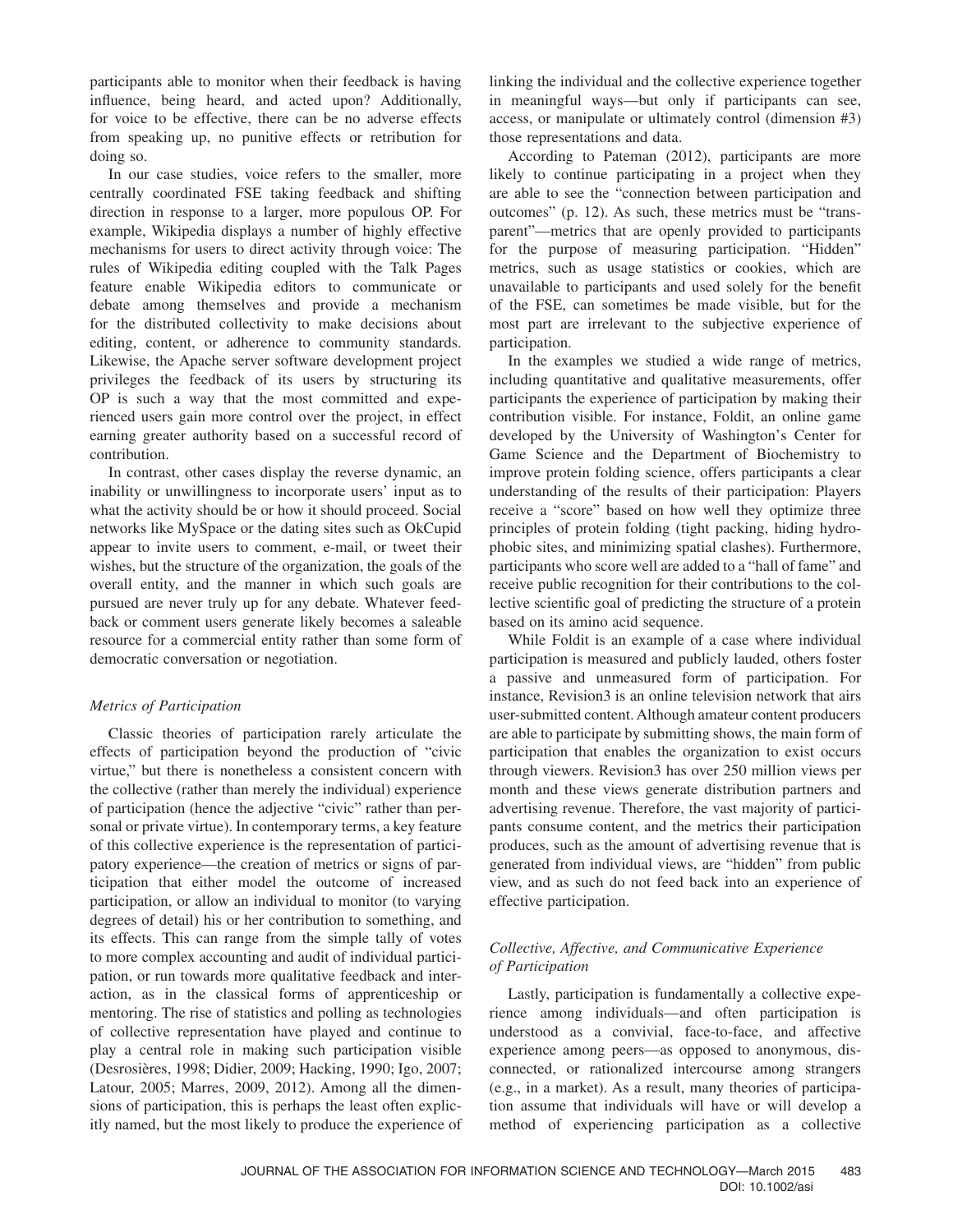experience, somewhat like Durkheim's notion of "collective effervescence" (Durkheim, 1915). There are several features of this experience: the "audience participation" aspect concerns the collective sense of being bound temporally and culturally around events (such as TV shows or movies or political events); the communicative aspect concerns the ability of the OP to communicate with each other and without the necessary mediation of an FSE (Twitter being a particularly salient case of this modality); and the affective aspect concerns the development of a language or culture of commitment, frustration, anger, pleasure, or satisfaction. Restricting or deliberately severing such ties within the OP has the effect of making the experience seem less participatory, even if the functional outcome is the same. Theories of participation often reference these affective or communicational aspects without necessarily making them central to a theory (Fiske, 2011; Jenkins, 1992).

In contradistinction to "voice" described earlier, which presumes OP members "speaking back to" the FSE that structures participation, this dimension concerns the cultivation of communication, affect, or collective experience within the OP ("speaking among"). Many participatory projects are aimed more or less strictly at producing this dimension: social media and networking sites, dating sites, photo-sharing apps, and mailing lists are all aimed specifically at producing an affective communicative capacity for members of the OP, often quite separate from and unconnected to the goals and operation of the FSE.

Instagram illustrates well the dimension of affective and communicative capacity. Instagram employed a number of features similar to other photography apps, including filters for creating a nostalgic look and the ability to share photos on social networks. The app quickly evolved into a popular social network in its own right due in part to the incorporation of user-supplied hashtags, which allowed amateur photographers to find relevant photos, easily find simpatico user profiles, and join spontaneous themed collaborations (i.e., #trashyfriday, #gpoywednesday, #lategram), sometimes in response to events of local and global cultural significance. Users of the app can communicate with each other in several modalities: by sharing pictures, by commenting on them, by tagging them, or by liking them, with the emphasis on the visual form and its ability to enhance an affective tie between users.

Not all participatory projects include this dimension, however. An example is Bitcoin, a cryptographic currency that forms the basis of an online money economy. While there are many different exchanges, mailing lists, and marketplaces, using Bitcoin does not facilitate any particular form of communication other than rigorously anonymous payment. In this case the subjective experience of participation is not one of conviviality and copresence in a project, but it can nonetheless include a sense of belonging to a crowd or collective of bitcoin users, especially insofar as this crowd perceives itself as oppositional, underground, or avant-garde in some way.

# **Making the Difference Clear: Participation in Wikipedia and Facebook**

The point of disentangling participation and exemplifying the seven dimensions is to more clearly analyze and evaluate any given case of a "participatory" project. To avoid reducing participation to a single dimension, it is important to look at how each of the seven dimensions shows up in any given case. Here we look at two canonical examples of contemporary participatory Internet-based entities: Wikipedia and Facebook. Looking at how all seven dimensions work in each case gives us a sharper sense of why the former seems to be a paradigm case of successful, equitable participation, and the latter does not.

Wikipedia creates educative dividends of multiple kinds, from substantive knowledge in multiple areas to collaborative editing know-how to a political understanding of cooperation within a distributed setting, and in this particular case, a heightened sense of Internet politics most evident in the protests against Stop Online Piracy Act (SOPA) and Protect IP Act (PIPA) in 2012 (Oz, 2012). It allows participation in goals and tasks as users can flesh out, correct, or edit entries but also can debate the meaning of "the encyclopedia" in ways that affect its standards and organization. There are multiple opportunities for voice (communication to the FSE or the leadership) and the setup fosters communicative and affective bonds among committed users (see dimension #5). The Creative Commons Attribution-Share-Alike License governing content means the resource remains available to all including those who exit. Editors can monitor statistics about specific articles, in order to intervene in lively debates, as well as see who the most active editors are. In addition, participation in Wikipedia can produce a strong sense of commitment and collective affective experience, especially around events and ongoing controversies that require continuous attention—both in particular articles and more generally. A criticism often made is that the barrier to entry can be high, as in free and open source projects.<sup>5</sup> There are also critiques of both free software and Wikipedia that suggest they privilege White, male, unmarked participation that exclude or otherwise render unpleasant the experience for anyone who is not. On balance, Wikipedia can be said to exemplify, to varying extents, all of the dimensions of participation we have explored here.

Facebook is a much different kind of entity. Its claim to "participation" derives largely from the fact that users freely generate the content that gives the social network its value. As an "educative" platform, that education is restricted to either substantive areas (interest groups or professional networks) or to a certain kind of expertise in using the platform itself (which can be quite economically valuable to individuals who enter the industry of social media experts and

<sup>5</sup> See, for example, "7 Open source projects to cut your teeth on (and the ones to avoid)" by Rikki Endsley, *ITWorld*, May 17th, 2013; URL: [http://](http://www.itworld.com/print/356932) [www.itworld.com/print/356932](http://www.itworld.com/print/356932) (Accessed July 26th, 2013) as well as the associated Slashdot thread chock full of opinions about barriers to access in Open source:<http://classic.slashdot.org/story/13/05/20/1131222>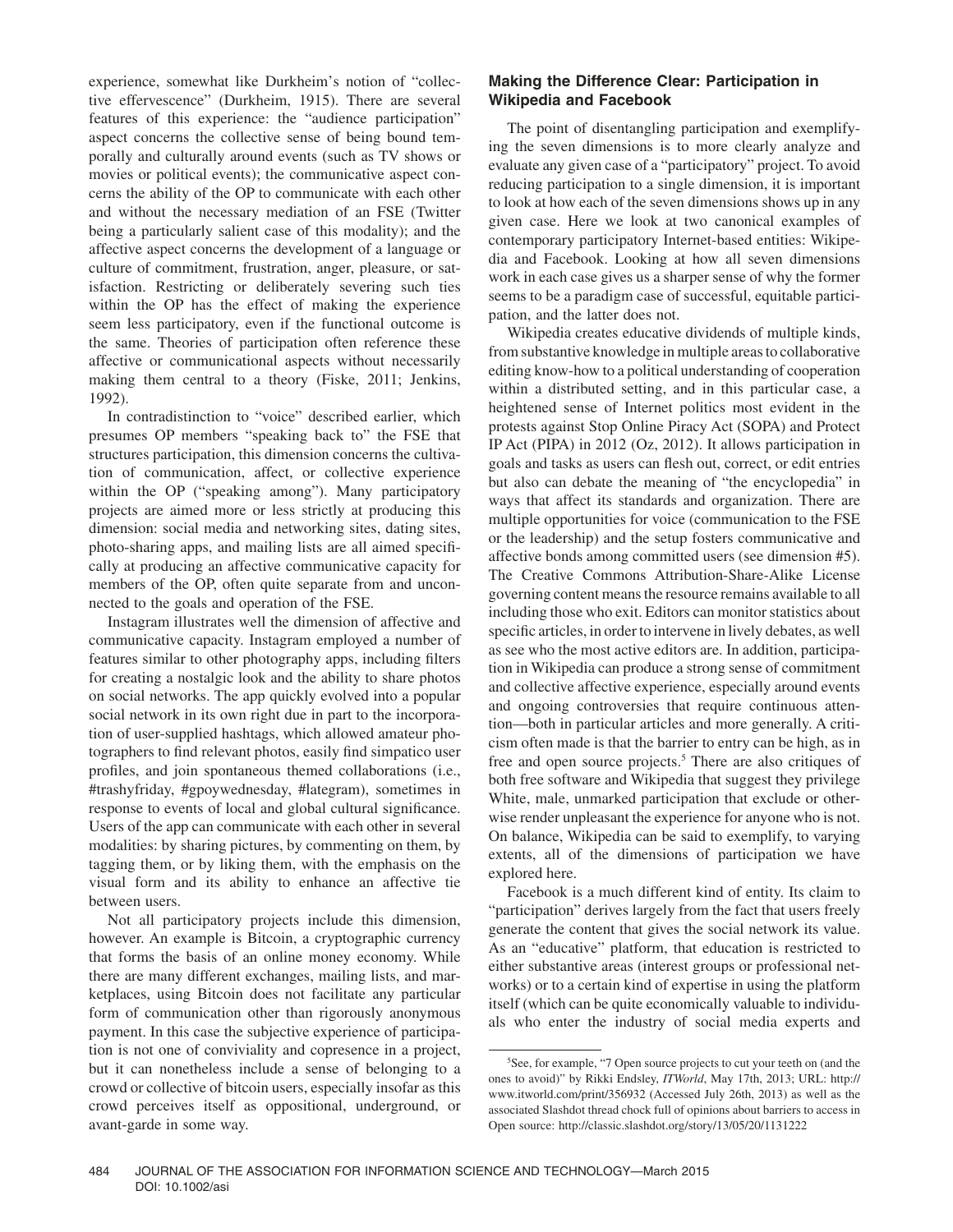consultants). Access to decision-making or goal setting is almost totally absent, although the company has made rather high-profile attempts to allow democracy to enter into the determination of the terms of service. In terms of resources, Facebook's business plan clearly depends on their ability to share control with users of the content that is created, and the terms of service make this explicit (see dimension #3). So unlike Wikipedia, which clearly intends to create a commons of user-generated content that cannot be enclosed, Facebook's strategy is the opposite. As we discussed earlier (see dimension #4), exiting from Facebook is made complicated by the fact that one cannot simply take one's content out of the network, and that Facebook continues both to use it for commercial purposes and allow other users to circulate it. Voice is also not central to the experience of Facebook, other than via limited questions of user support. In terms of metrics, and in terms of a collective effervescence, however, Facebook is quite participatory. Its creation of "friending," "liking," and the timeline allow users a very sophisticated picture of the activity they and those in their network engage in, and for many users it provides a deep, affective set of attachments and a modality for communication that justifiably render it a fascinating, large-scale experiment in this aspect of participation. And unlike Wikipedia, with over a billion users by 2012, Facebook is as diverse as the planet, and so by this criterion it does not appear to include or exclude any specific segment of the population.

By comparing these two cases, we can clearly see that there are multiple meanings of participation, different "styles," with Wikipedia satisfying all, or nearly all, of the dimensions we have highlighted here, and Facebook satisfying only two or three of them. As such, it is possible to more accurately point out the difference between the two entities, and to account for our intuitions about them. Wikipedia does in fact represent a very broad, consistent, and effective model of participation. Facebook provides a particular kind of participatory experience, hemmed in with metrics and representations that confirm that experience, but without providing any access to decisionmaking, voice, or goal setting, and by asking participants to sacrifice control and ownership of resources to the extent that exiting from Facebook becomes a difficult, even painful thing to do.

# **Conclusion**

The analysis presented here reveals that although the language and rhetoric of participation have been ubiquitous for most of the last decade, the diversity of practices demonstrates that there are multiple dimensions to the meaning of participation. In this article we have provided a framework that allows clear distinctions and better analyses of the role of participation. With this tool we can make clear descriptive and normative evaluations of participation that can guide both the analysis and the design/practice of participation. Indeed, we assert that any attempt to theorize participation today, in the absence of a framework such as this, will resort to cherry-picking one or another aspect of participation and either unwittingly obscure the function of participation, or do so for deliberate rhetorical reasons.

A key theoretical point to take from this is that participation is not a simple either/or parameter, and that as a result it is not its presence or absence that is important, but the configuration of dimensions which render it "participatory." As such, the question of what the best and worst configurations of participation can now be more clearly stated: What is the empirical distribution of the different configurations of participation? Are these different configurations something that can be clustered according to "modes" or "styles" of participation? And if so, what are the functions and effects of different styles? Answering this question is preliminary to any attempt to elaborate a more robust normative theory of participation, and also preliminary to any claim that the concept of participation has been transformed in the last decade as a result of the kinds of practices, technologies, and rhetoric that now surround participation. One might ask "has the Internet changed participation?" But it is not a question that can be answered without clearly stating what participation is, or what it is intended to achieve in its different modes.

An important implication of our more reticulate model of participation is that it allows us to better capture the distribution of participatory practices. If it is the case, as Pateman argued in the 1970s, that the "patterns of authority" present in our society determine in part the kinds of participation that will come to exist, then the distribution of practices in participation today will affect our collective social imaginary of what participation is and what it can achieve. As Pateman suggested many years ago, "we have seen that the evidence supports the arguments of Rousseau, Mill and Cole that we do learn to participate by participating and that feelings of political efficacy are more likely to be developed in a participatory environment. Furthermore, the evidence indicates that experience of a participatory authority structure might also be effective in diminishing tendencies toward non-democratic attitudes in the individual" (1976, p. 105). In light of our work here, such a claim might be refined to take account of the multiple modes of participation that exist empirically around us today.

Given the scale at which many "participatory" activities are experienced today, where hundreds of millions of people interact with each other and an organization—and call it "participation"—it is hard to imagine that such experiences do not have an effect on the collective experience of democracy, equality, inclusion, or effectiveness. Would it not be safe to assume that these forms of participation are patterning people in ways that dispose them to some kinds of participation but not others?

#### **References**

Andersson, J. (2012). Learning from the file-sharers: Civic modes of justification versus industrial ones. Arts Marketing: An International Journal, 2(2), 104–117.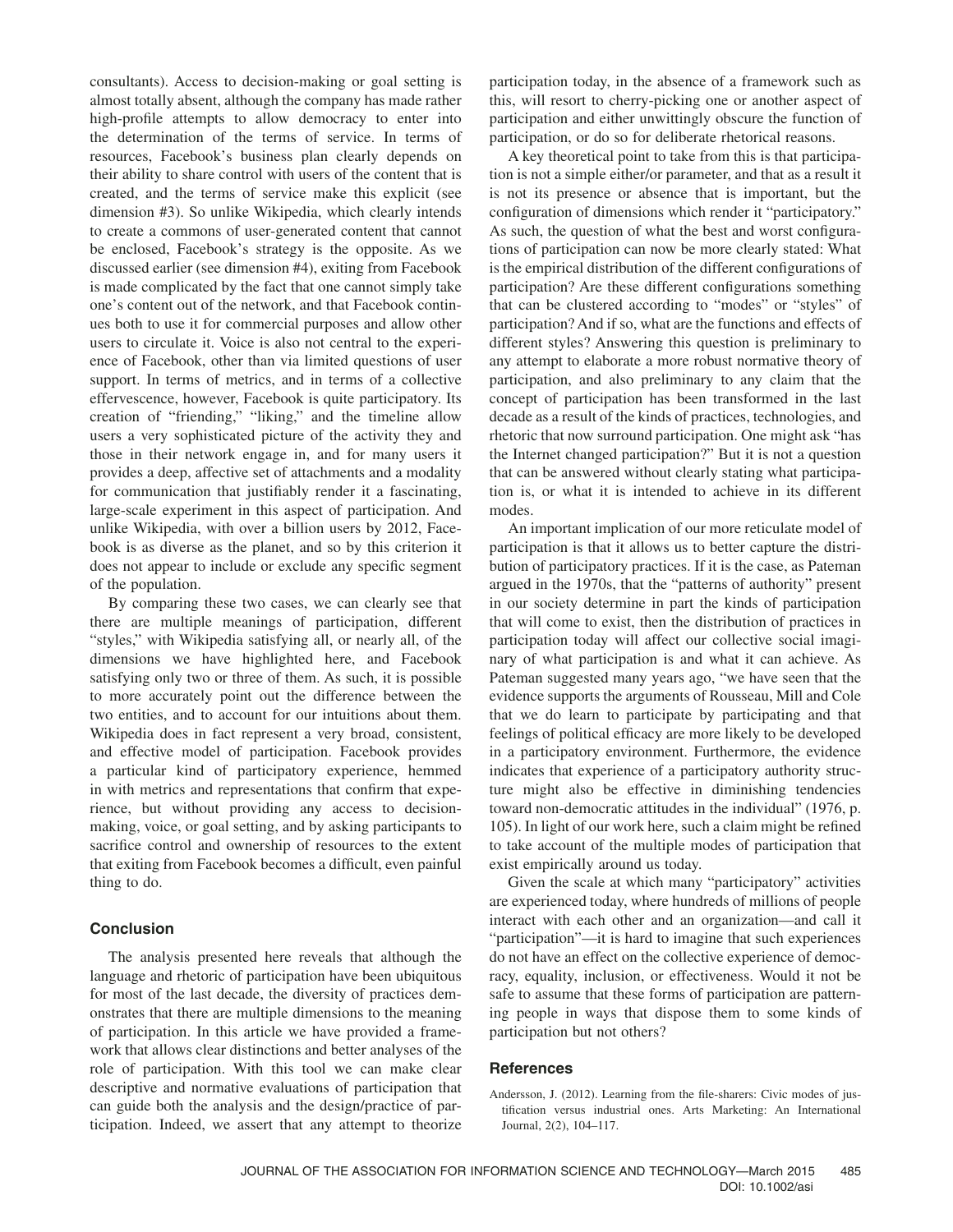- Arazy, O., Yeo, L., & Nov, O. (2013). Stay on the Wikipedia task: When task-related disagreements slip into personal and procedural conflicts. Journal of the American Society for Information Science and Technology, 64(8), 1634–1648.
- Arendt, H. (1958). The human condition. Chicago: University of Chicago Press.
- Arnstein, S.R. (1969). A ladder of citizen participation. Journal of the American Institute of Planners, 35(4), 216–224.
- Asaro, P. (2000). Transforming society by transforming technology: the science and politics of participatory design. Accounting, Management and Information Technologies, 10(4), 257–290.
- Attewell, P. (1987). The deskilling controversy. Work and Occupations, 14(3), 323–346.
- Bachrach, P., & Aryeh Botwinick. (1992). Power and empowerment: A radical theory of participatory democracy. Philadelphia: Temple University Press.
- Bachrach, P., & Baratz, M. (1970). Power and poverty theory and practice. New York: Oxford University Press.
- Benkler, Y. (2002). Coase's Penguin, or, Linux and "The Nature of the Firm." The Yale Law Journal, 112(3), 369–446.
- Benkler, Y. (2006). The wealth of networks: How social production transforms markets and freedom. New Haven, CT: Yale University Press.
- Benkler, Y. (2011). The penguin and the Leviathan: The triumph of cooperation over self-interest. New York: Crown Business.
- Berry, D. (2008). Copy, rip, burn: The politics of copyleft and open source. London: Pluto Press.
- Bishop, C. (2006). Participation. London, Cambridge, MA: Whitechapel, MIT Press.
- Bishop, C. (2012). Artificial hells: Participatory art and the politics of spectatorship. London, New York: Verso Books.
- Blumberg, P. (1969). Industrial democracy the sociology of participation. New York: Schocken Books.
- Boellstorff, T. (2008) Coming of age in Second Life: an anthropologist explores the virtually human. Princeton: Princeton University Press, 2008.
- Bourdieu, P. (1977). Outline of a theory of practice. Cambridge, UK, New York: Cambridge University Press.
- Bourriaud, N. (2002). Relational aesthetics. Dijon, France: Les Presses du re'el.
- Boyle, J. (1996). Shamans, software, and spleens: Law and the construction of the information society. Cambridge, MA: Harvard University Press.
- Boyle, J. (2003). The second enclosure movement and the construction of the public domain. Law and Contemporary Problems, 66(1/2), 33–74.
- Boyle, J. (2008). The public domain: Enclosing the commons of the mind. New Haven, CT: Yale University Press.
- Brabham, D.C. (2012). The myth of amateur crowds. Information, Communication & Society, 15(3), 394–410.
- Braverman, H. (1975). Labor and monopoly capital: The degradation of work in the twentieth century. New York: Monthly Review Press.
- Broca, S. (2012). L'utopie du logiciel libre: La construction de projets de transformation sociale en lien avec le mouvement du free software. Ph.D Dissertation, Université I, Paris: Sorbonne.
- Brown, W. (1995). States of injury: Power and freedom in late modernity. Princeton NJ: Princeton University Press.
- Burawoy, M. (1979). Manufacturing consent: Changes in the labor process under monopoly capitalism. Chicago: University of Chicago Press.
- Cabannes, Y. (2004). Participatory budgeting: A significant contribution to participatory democracy. Environment and Urbanization, 16(1), 27–46.
- Carpentier, N. (2011a). Media and participation: A site of ideologicaldemocratic struggle. Bristol, UK, Chicago: Intellect.
- Carpentier, N. (2011b). New configurations of the audience? The challenges of user-generated content for audience theory and media participation. In V. Nightingale (Ed.), The handbook of media audiences (ch. 9). Oxford, UK: Wiley-Blackwell.
- Chan, A.S. (2007). Retiring the network spokesman: The poly-vocality of free software networks in Peru. Science Studies, 20(2), 78–99.
- Chopra, S., & Dexter, S. (2007). Free software and the political philosophy of the cyborg world. SIGCAS Computing Society, 37(2), 41–52.
- Christen, K. (2012). Does information really want to be free? Indigenous knowledge systems and the question of openness. International Journal of Communication 6, 2870–2893.
- Coch, L., & French, J.R. (1948). Overcoming resistance to change. Human Relations, 1(4), 512–534.
- Cohen, J.M., & Uphoff, N.T. (1980). Participation's place in rural development: Seeking clarity through specificity. World Development, 8(3), 213–235.
- Cole, G. (1944). A century of co-operation. London: G. Allen & Unwin for the Co-operative Union.
- Coleman, E.G. (2012). Coding freedom: The ethics and aesthetics of hacking. Princeton: Princeton University Press.
- Coleman, G. (2004). The political agnosticism of free and open source software and the inadvertent politics of contrast. Anthropological Quarterly, 77(3), 507–519.
- Coleman, G. (2009). Code is speech: Legal tinkering, expertise, and protest among free and open source software developers. Cultural Anthropology, 24(3), 420–454.
- Cook, T.E., & Morgan, P.M. (1971). Participatory democracy. San Francisco: Canfield Press.
- Cooke, B., & Kothari, U. (2001). Participation: The new tyranny? London: Zed Books.
- Cornwall, A. (2011). The participation reader. London, New York: Zed Books.
- Currie, M., Kelty, C., & Murillo, L.F.R. (2013). Free software trajectories: From organized publics to formal social enterprises? Journal of Peer Production, 1(3), online.
- Dachler, H.P., & Wilpert, B. (1978). Conceptual dimensions and boundaries of participation in organizations: A critical evaluation. Administrative Science Quarterly, 23(1), 1–39.
- Delwiche, A. (2013). The participatory cultures handbook. A. Delwiche & J. Henderson, Eds. New York: Routledge.
- Derber, C., & Schwartz, W. (1983). Toward a theory of worker participation. Sociological Inquiry, 53(I), 61–78.
- Derber, M. (1970). The American idea of industrial democracy, 1865–1965. Urbana, IL: University of Illinois Press.
- Desrosières, A. (1998). The politics of large numbers: A history of statistical reasoning. Cambridge, MA: Harvard University Press.
- Deuze, M. (2006). Participation, remediation, bricolage: Considering principal components of a digital culture. The Information Society, 22(2), 63–75.
- Didier, E. (2009). En quoi consiste L'Amérique? Les statistiques, le new deal et la démocratie (p. 317). Paris: Editions La Découverte.
- Ding, Y., Jacob, E.K., Zhang, Z., Foo, S., Yan, E., George, N.L., . . . (2009). Perspectives on social tagging. Journal of the American Society for Information Science and Technology, 60(12), 2388–2401.
- Dreyfus, H. (2001). On the internet. London, New York: Routledge.
- Du Gay, P. (2000). In praise of bureaucracy? Weber, organization, ethics. London, Thousand Oaks, CA: SAGE.
- Durkheim, E. (1915). The elementary forms of the religious life, a study in religious sociology. London, New York: G. Allen & Unwin; Macmillan.
- Durkheim, E. (1964). The division of labor in society. NewYork: Free Press of Glencoe.
- Earl, J., & Kimport, K. (2011). Digitally enabled social change: Activism in the internet age. J. Earl & K. Kimport (Eds.). Cambridge, MA: MIT Press.
- Epstein, S. (2008). The rise of "recruitmentology": Clinical research, racial knowledge, and the politics of inclusion and difference. Social Studies of Science, 38(5), 801–832.
- Etzioni, A. (1995). New communitarian thinking: Persons, virtues, institutions, and communities. Charlottesville, VA: University Press of Virginia.
- Fang, Y. (2009). Understanding sustained participation in open source software projects. Journal of Management Information Systems, 25(4),  $9 - 50.$
- Farrell, H. (2012). The consequences of the internet for politics. Annual Review of Political Science, 15(1), 35–52.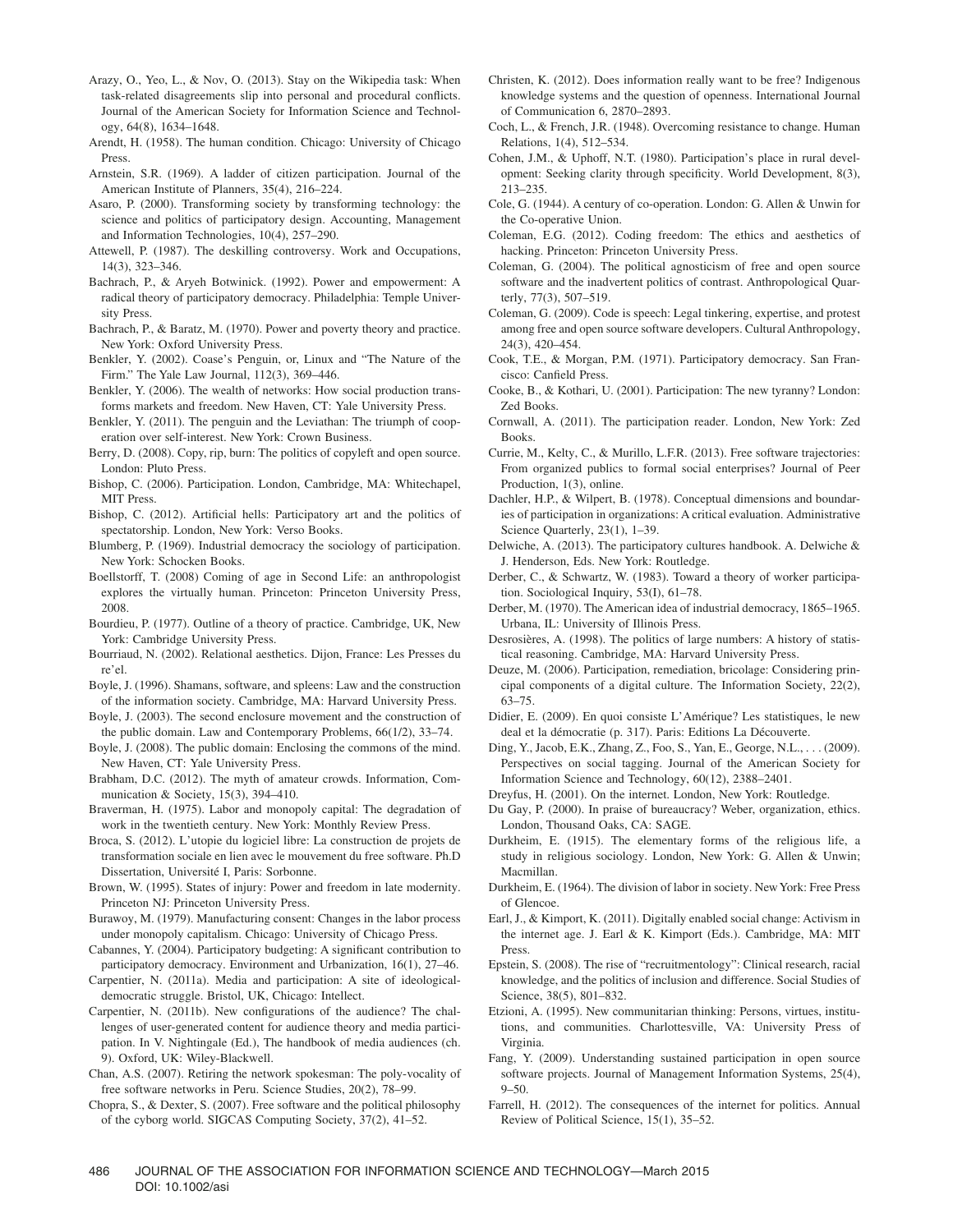- Felstiner, A. (2012). The weakness of crowds. Limn, 1(2). [http://](http://www.escholarship.org/uc/item/19n045tk) [www.escholarship.org/uc/item/19n045tk](http://www.escholarship.org/uc/item/19n045tk)
- Fish, A. (2013). Participatory television: Convergence, crowdsourcing, and neoliberalism. Communication, Culture, and Critique, 6(3), 372– 395.
- Fish, A., Murillo, L., Nguyen, L., Panofsky, A., & Kelty, C. (2011). Birds of the internet: Towards a field guide to participation and governance. Journal of Cultural Economy, 4(2), 157–187.
- Fish, A., & Srinivasan, R. (2011). Digital labor is the new killer app. New Media & Society, 14(1), 137–152.
- Fisher, E. (2012). How less alienation creates more exploitation? Audience labour on social network sites. tripleC—Cognition, Communication, Co-operation, 10(2), 171–183.
- Fiske, J. (2011). Television culture (2nd ed.). London, New York: Routledge.
- Follett, M. (1940). Dynamic administration: The collected papers of Mary Parker Follett. New York: Harper.
- Freeman, R., & Medoff, J.L. (1984). What do unions do? New York: Basic Books.
- Frieling, R. (2008). The art of participation: 1950 to now. San Francisco, New York: San Francisco Museum of Modern Art in association with Thames & Hudson.
- Fuchs, C. (2010). Web 2.0, prosumption, and surveillance. Surveillance & Society, 8(3), 288–309.
- Fung, A., & Wright, E.O. (2003). Deepening democracy: Institutional innovations in empowered participatory governance. New York: Verso.
- Geiger, D., Seedorf, S., Schulze, T., Nickerson, R. C., & Schader, M. (2011). Managing the crowd: Towards a taxonomy of crowdsourcing processes. AMCIS 2011 Proceedings, All Submissions (2011).
- Gibson, R.K., Römmele, A., & Ward, S. (2004). Electronic democracy: Mobilisation, organisation and participation via new ICTs. R.K. Gibson, A. Römmele, & S.J. Ward (Eds.). London, New York: Routledge.
- Gladwell, M. (2010). Small change: Why the revolution will not be tweeted. The New Yorker (Oct. 4) Online at: [http://www.newyorker.com/](http://www.newyorker.com/reporting/2010/10/04/101004fa_fact_gladwell) [reporting/2010/10/04/101004fa\\_fact\\_gladwell.](http://www.newyorker.com/reporting/2010/10/04/101004fa_fact_gladwell)
- Goldberg, G. (2010). Rethinking the public/virtual sphere: The problem with participation. New Media & Society, 13(5), 739–754.
- Graeber, D. (2004). Fragments of an anarchist anthropology. Chicago: Prickly Paradigm Press, Distributed by University of Chicago Press.
- Graeber, D. (2009). Direct action: An ethnography. Edinburgh, UK, Oakland, CA: AK Press.
- Graeber, D. (2013). The democracy project: A history, a crisis, a movement (1st ed.). New York: Spiegel & Grau.
- Gregory, J. (2003). Scandinavian approaches to participatory design. International Journal of Engineering Education, 19(1), 62–74.
- Griffen-Foley, B. (2004). From tit-bits to big brother: A century of audience participation in the media. Media, Culture & Society, 26(4), 533–548.
- Habermas, J. (1992). The structural transformation of the public sphere: Inquiry into a category of bourgeois society (New Ed.). London: Polity Press.
- Hacking, I. (1990). The taming of chance (1st ed., p. 277). Cambridge, UK: Cambridge University Press.
- Hayden, T. (1962). The Port Huron Statement. In A. Breines & W. Bloom (Eds.), Takin' it to the streets (3rd ed). Oxford, UK: Oxford University Press (pp. 50–61).
- Hippel, E. von. (2005). Democratizing innovation. Cambridge, MA: MIT Press.
- Hirschman, A. (1970). Exit, voice, and loyalty responses to decline in firms, organizations, and states. Cambridge, MA: Harvard University Press.
- Hoofnagle, C.J. (2009). Beyond Google and evil: How policy makers, journalists and consumers should talk differently about Google and privacy. First Monday, 14(4–6), 2009.
- Igo, S. (2007). The averaged American: Surveys, citizens, and the making of a mass public. Cambridge, MA: Harvard University Press.
- Irani, L. (2012). Microworking the crowd. Limn, 1(2). [http://](http://www.escholarship.org/uc/item/7vc0r3sh) [www.escholarship.org/uc/item/7vc0r3sh](http://www.escholarship.org/uc/item/7vc0r3sh)
- Irwin, A., & Wynne, B. (1996). Misunderstanding science. Cambridge, UK: Cambridge University Press.
- Jacoby, S.M. (1983). Union-management cooperation in the United States: Lessons from the 1920s. Industrial and Labor Relations Review, 37.
- Jenkins, H. (1992). Textual poachers: Television fans & participatory culture. New York: Routledge.
- Jenkins, H. (2006). Convergence culture: Where old and new media collide. New York: New York University Press.
- Jenkins, H., Purushotma, R., Weigel, M., & Robison, A.J. (2007). Confronting the challenges of participatory culture: Media education for the 21st century. Chicago: Mellon Foundation.
- Joss, S., & Durant, J. (1995). Public participation in science (p. 148). London: Science Museum, NMSI Trading.
- Kang, H., & McAllister, M.P. (2011). Selling you and your clicks: Examining the audience commodification of Google. tripleC—Cognition, Communication, Co-operation 9(2). Available at: [http://triple-c.at/](http://triple-c.at/index.php/tripleC/article/viewArticle/255) [index.php/tripleC/article/viewArticle/255](http://triple-c.at/index.php/tripleC/article/viewArticle/255)
- Kaufman, A.S. (1960). Human nature and participatory democracy. In C. Friedrich (Ed.), Responsibility. New York: Atherton.
- Ke, W. (2009). Motivations in open source software communities: The mediating role of effort intensity and goal commitment. International Journal of Electronic Commerce, 13(4), 39–66.
- Kelty, C.M. (2013). From participation to power. In A. Delwiche & J. Henderson (Eds.), Participatory cultures handbook (pp. 22–32). London, New York: Routledge.
- Kensing, F., & Blomberg, J. (1998). Participatory design: Issues and concerns. Computer Supported Cooperative Work (CSCW), 7(3), 167–185.
- Kreiss, D., Finn, M., & Turner, F. (2010). The limits of peer production: Some reminders from Max Weber for the Network Society. New Media & Society, 13(2), 243–259.
- Krishnamurthy, S. (2006). On the intrinsic and extrinsic motivation of free/libre/open source (FLOSS) developers. Knowledge, Technology & Policy, 18(4), 17–39.
- Lakhani, K. (2003). How open source software works: "Free" user-to-user assistance. Research Policy, 32(6), 923–943.
- Lakhani, K., & Wolf, R. (2005). Why hackers do what they do: Understanding motivation and effort in free/open source software projects (pp. 3–22). In J. Feller, B. Fitzgerald, S. Hissam, & K. Lakhani (Eds.) Cambridge, MA: MIT Press.
- Latour, B. (2005). Making things public: Atmospheres of democracy. Cambridge, MA, Karlsruhe, Germany: MIT Press, ZKM/Center for Art and Media in Karlsruhe.
- Lee, D.J. (1981). Skill, craft and class: A theoretical critique and a critical case. Sociology, 15(1), 56–78.
- Lessig, L. (2005). Free culture: The nature and future of creativity (p. 368). New York: Penguin.
- Lessig, L. (2008). Remix: Making art and commerce thrive in the hybrid economy. New York: Penguin.
- Lezaun, J. (2011). Offshore democracy: Launch and landfall of a sociotechnical experiment. Economy and Society, 40(4), 553–581.
- Lichtenstein, N. (1993). Industrial democracy in America: The ambiguous promise. Washington, DC, Cambridge, UK, New York: Woodrow Wilson Center Press, Cambridge University Press.
- Lovink, G. (2007). The art of free cooperation. New York: Autonomedia.
- Lovink, G. (2011). Networks without a cause: A critique of social media. Cambridge, UK, Malden MA: Polity.
- Macpherson, C.B. (1980). Pluralism, individualism, and participation. Economic and Industrial Democracy, 1(1), 21–30.
- Marcolin, M., D'Andrea, V., & Hakken, D. (2012). Participatory maintenance-in-use. In Proceedings of the 12th Participatory Design Conference on Exploratory Papers, Workshop Descriptions, Industry Cases (Vol. 2) PDC '12 (p. 57). New York: ACM Press.
- Marres, N. (2009). Testing powers of engagement: Green living experiments, the ontological turn and the undoability of involvement. European Journal of Social Theory, 12(1), 117–133.
- Marres, N. (2012). Material participation: Technology, the environment and everyday publics. Houndmills Basingstoke, Hampshire UK, New York: Palgrave Macmillan.